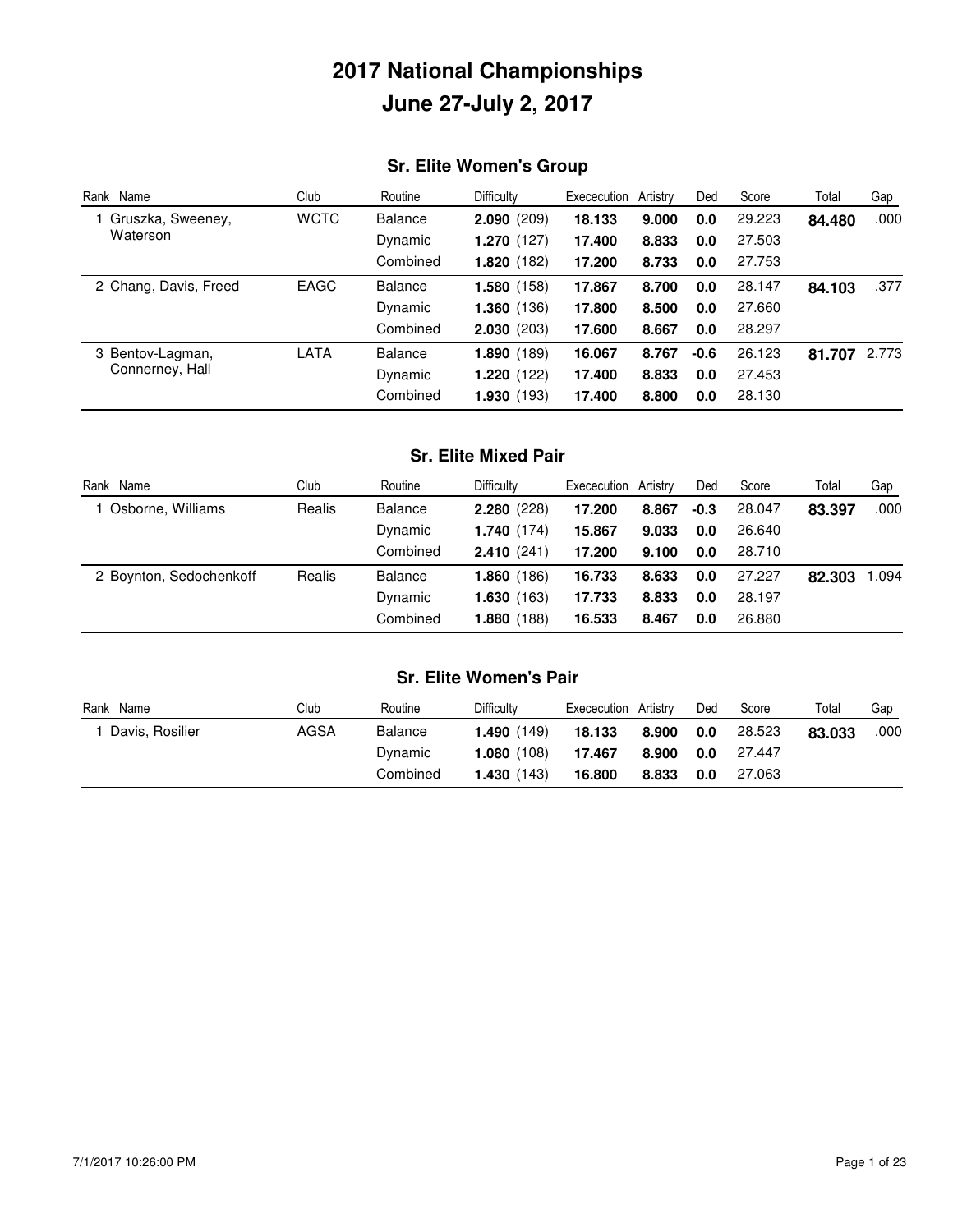### **Jr. Elite 13-19 Women's Group**

| Rank Name                  | Club         | Routine        | Difficulty           | Exececution | Artistry | Ded    | Score  | Total  | Gap   |
|----------------------------|--------------|----------------|----------------------|-------------|----------|--------|--------|--------|-------|
| 1 Chang, Gladkova, Kicza   | EAGC         | Balance        | 1.200(124)           | 16.933      | 8.700    | 0.0    | 26.833 | 81.947 | .000  |
|                            |              | Dynamic        | 1.080(108)           | 17.800      | 8.667    | 0.0    | 27.547 |        |       |
|                            |              | Combined       | <b>1.400</b> $(147)$ | 17.600      | 8.567    | 0.0    | 27.567 |        |       |
| 2 Allen, Maynard, Vance    | Aerial's Ath | <b>Balance</b> | 0.890<br>(89)        | 16.533      | 8.133    | 0.0    | 25.557 | 76.190 | 5.757 |
|                            |              | Dynamic        | (82)<br>0.820        | 16.267      | 8.167    | 0.0    | 25.253 |        |       |
|                            |              | Combined       | (98)<br>0.980        | 16.333      | 8.067    | 0.0    | 25.380 |        |       |
| 3 Handy, Neathery, Nordike | Acro Explo   | <b>Balance</b> | (90)<br>0.900        | 16.333      | 8.533    | $-0.3$ | 25.467 | 75.937 | 6.010 |
|                            |              | Dynamic        | 0.890<br>(89)        | 17.000      | 8.433    | 0.0    | 26.323 |        |       |
|                            |              | Combined       | 1.380(138)           | 15.067      | 8.300    | $-0.6$ | 24.147 |        |       |
| 4 Newlon, Smiley Rooney,   | Legacy       | <b>Balance</b> | 1.030(103)           | 16.600      | 8.767    | $-0.3$ | 26.097 | 73.850 | 8.097 |
| Swarthout                  |              | Dynamic        | 0.720<br>(72)        | 16.733      | 8.500    | 0.0    | 25.953 |        |       |
|                            |              | Combined       | (70)<br>0.700        | 14.867      | 8.133    | $-1.9$ | 21.800 |        |       |
| 5 Bogowitz, Nubla, Wong    | <b>NCA</b>   | Balance        | (79)<br>0.790        | 15.400      | 8.500    | $-0.9$ | 23.790 | 72.257 | 9.690 |
|                            |              | Dynamic        | 0.620<br>(62)        | 16.267      | 7.800    | 0.0    | 24.687 |        |       |
|                            |              | Combined       | (88)<br>0.880        | 15.467      | 8.033    | $-0.6$ | 23.780 |        |       |

#### **Jr. Elite 13-19 Mixed Pair**

| Name<br>Rank  | Club   | Routine        | <b>Difficulty</b>    | Exececution | Artistry | Ded | Score  | Total  | Gap  |
|---------------|--------|----------------|----------------------|-------------|----------|-----|--------|--------|------|
| Blough, Burns | Realis | <b>Balance</b> | 1.120(112)           | 17.067      | 8.367    | 0.0 | 26.553 | 81.790 | .000 |
|               |        | Dynamic        | <b>1.100</b> $(119)$ | 17.467      | 8.833    | 0.0 | 27.400 |        |      |
|               |        | Combined       | 1.370(137)           | 17.933      | 8.533    | 0.0 | 27.837 |        |      |

#### **Jr. Elite 13-19 Men's Pair**

| Rank Name        | Club   | Routine  | <b>Difficulty</b>    | Exececution Artistry |       | Ded | Score  | Total  | Gap  |
|------------------|--------|----------|----------------------|----------------------|-------|-----|--------|--------|------|
| Felix, McDougall | Realis | Balance  | 1.090(109)           | 17.267               | 8.667 | 0.0 | 27.023 | 80.797 | .000 |
|                  |        | Dynamic  | <b>1.020</b> $(102)$ | 16.867               | 8.967 | 0.0 | 26.853 |        |      |
|                  |        | Combined | 1.120(112)           | 16.933               | 8.867 | 0.0 | 26.920 |        |      |

#### **Jr. Elite 13-19 Women's Pair**

| Rank Name         | Club | Routine        | Difficulty           | Exececution | Artistry   | Ded | Score  | Total  | Gap  |
|-------------------|------|----------------|----------------------|-------------|------------|-----|--------|--------|------|
| 1 Conway, Seither | CCG  | <b>Balance</b> | 1.170(117)           | 17.267      | 8.433 -0.6 |     | 26.270 | 81.147 | .000 |
|                   |      | Dynamic        | 1.010(101)           | 17.000      | 8.600      | 0.0 | 26.610 |        |      |
|                   |      | Combined       | <b>1.400</b> $(142)$ | 18.067      | 8.800      | 0.0 | 28.267 |        |      |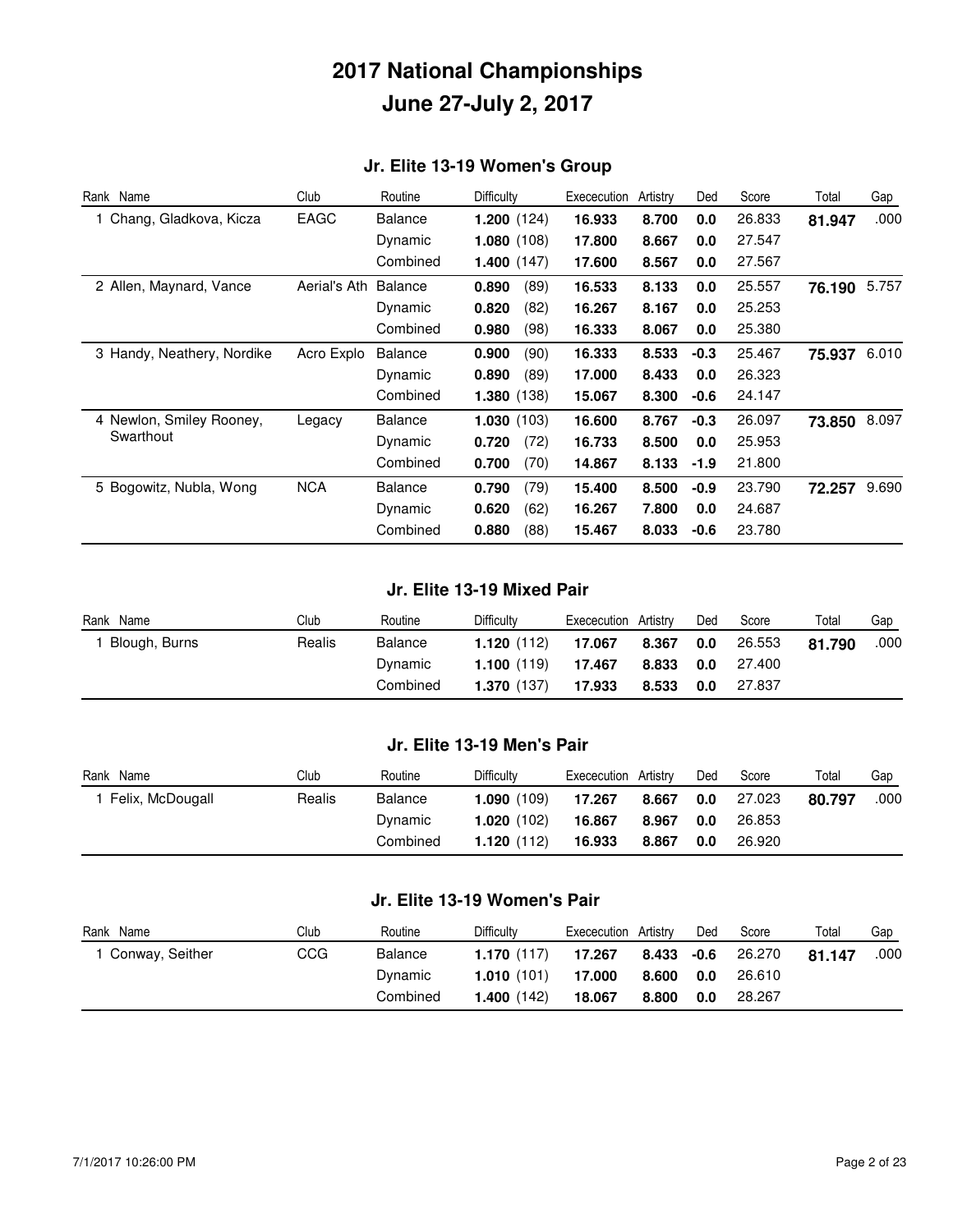### **Jr. Elite 12-18 Men's Group**

| Name<br>Rank               | Club | Routine        | <b>Difficulty</b> | Exececution | Artistrv | Ded | Score  | Total  | Gap  |
|----------------------------|------|----------------|-------------------|-------------|----------|-----|--------|--------|------|
| Butehorn, Disman, Shields, | EAGC | <b>Balance</b> | (80)<br>0.800     | 17.333      | 8.600    | 0.0 | 26.733 | 80.900 | .000 |
| Shields                    |      | Dynamic        | (74)<br>0.700     | 17.667      | 8.633    | 0.0 | 27.000 |        |      |
|                            |      | Combined       | 1.000(101)        | 17.667      | 8.500    | 0.0 | 27.167 |        |      |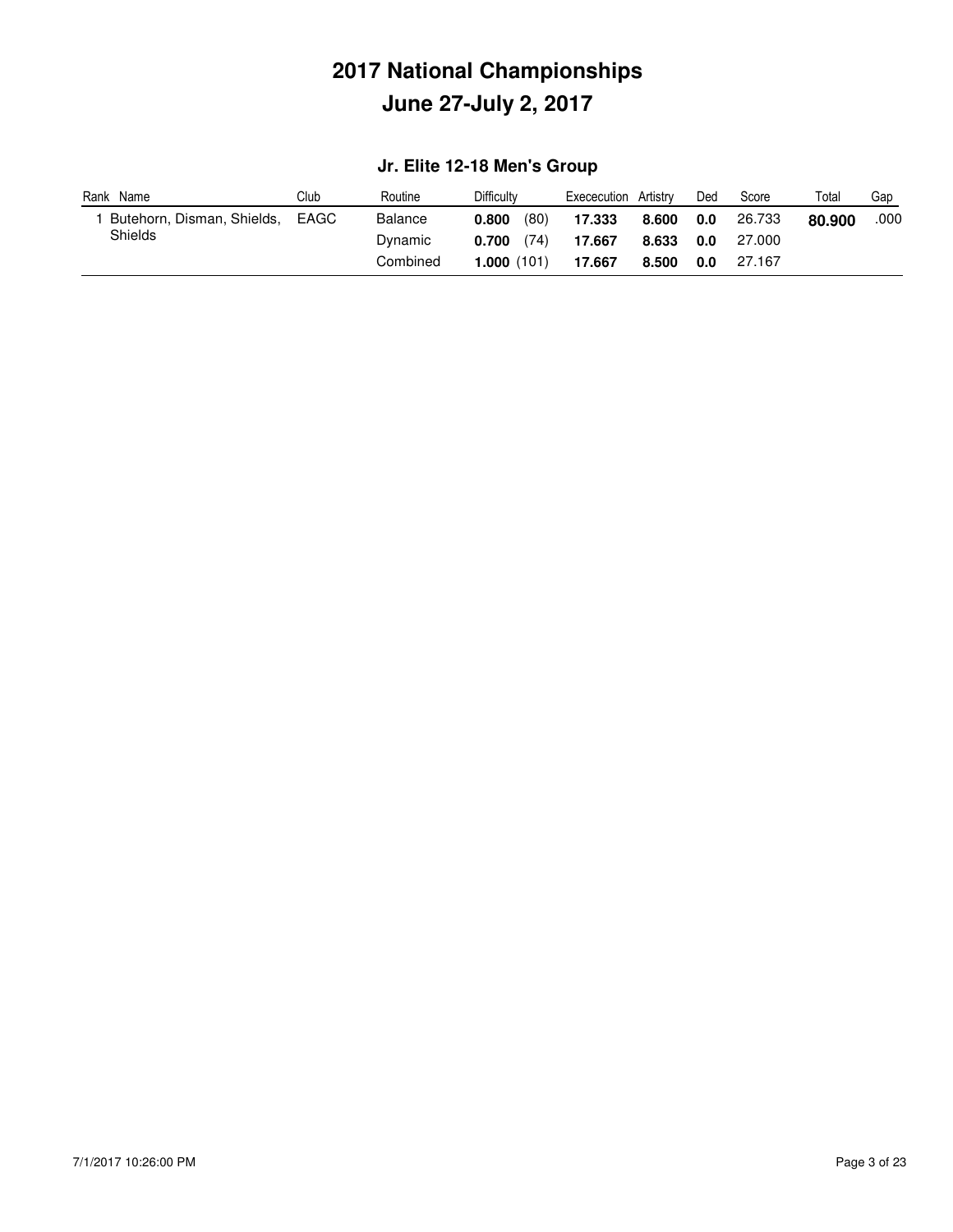### **Jr. Elite 12-18 Women's Group**

| Rank Name                    | Club         | Routine        | Difficulty    | Exececution | Artistry | Ded    | Score  | Total        | Gap  |
|------------------------------|--------------|----------------|---------------|-------------|----------|--------|--------|--------------|------|
| 1 Koegel, Mitchell, Murphy   | 1st Class    | <b>Balance</b> | 0.800<br>(80) | 17.867      | 8.733    | $-0.3$ | 27.100 | 80.967       | .000 |
|                              |              | Dynamic        | 0.700<br>(77) | 17.867      | 8.433    | 0.0    | 27.000 |              |      |
|                              |              | Combined       | 1.000(100)    | 17.533      | 8.333    | 0.0    | 26.867 |              |      |
| 2 Deshpande, Servellon,      | <b>ATA</b>   | <b>Balance</b> | 0.800<br>(87) | 17.400      | 9.033    | 0.0    | 27.233 | 80.890       | .077 |
| Witana                       |              | Dynamic        | (73)<br>0.700 | 17.533      | 8.700    | 0.0    | 26.933 |              |      |
|                              |              | Combined       | 0.990<br>(99) | 17.067      | 8.767    | $-0.1$ | 26.723 |              |      |
| 3 Gatson, Struble, Whiteman  | EAGC         | <b>Balance</b> | 0.800<br>(80) | 17.600      | 8.367    | $-0.6$ | 26.167 | 80.633       | .334 |
|                              |              | Dynamic        | 0.700<br>(79) | 18.267      | 8.200    | 0.0    | 27.167 |              |      |
|                              |              | Combined       | 1.000(103)    | 17.933      | 8.367    | 0.0    | 27.300 |              |      |
| 4 Alessi, Vila, White        | <b>WCTC</b>  | <b>Balance</b> | (73)<br>0.730 | 17.867      | 8.400    | 0.0    | 26.997 | 79.080 1.887 |      |
|                              |              | Dynamic        | 0.660<br>(66) | 16.400      | 8.167    | 0.0    | 25.227 |              |      |
|                              |              | Combined       | (89)<br>0.890 | 17.733      | 8.233    | 0.0    | 26.857 |              |      |
| 5 Petty, Trieschman, Wilson  | 1st Class    | <b>Balance</b> | (81)<br>0.800 | 17.000      | 8.533    | 0.0    | 26.333 | 77.440 3.527 |      |
|                              |              | Dynamic        | (71)<br>0.700 | 16.467      | 7.833    | 0.0    | 25.000 |              |      |
|                              |              | Combined       | (94)<br>0.940 | 16.867      | 8.300    | 0.0    | 26.107 |              |      |
| 6 Diamond, Kirchner,         | <b>AGSA</b>  | <b>Balance</b> | 0.800<br>(90) | 18.667      | 8.767    | 0.0    | 28.233 | 76.323 4.644 |      |
| Leinonen                     |              | Dynamic        | 0.680<br>(68) | 16.200      | 8.633    | 0.0    | 25.513 |              |      |
|                              |              | Combined       | (91)<br>0.910 | 13.533      | 8.133    | 0.0    | 22.577 |              |      |
| 7 Gravink, Mendoza-Fabre,    | <b>ATA</b>   | <b>Balance</b> | (69)<br>0.690 | 16.933      | 8.200    | $-0.3$ | 25.523 | 75.583 5.384 |      |
| Morris                       |              | Dynamic        | (63)<br>0.630 | 17.200      | 8.300    | 0.0    | 26.130 |              |      |
|                              |              | Combined       | 0.930<br>(93) | 15.400      | 7.900    | $-0.3$ | 23.930 |              |      |
| 8 Carr, Flavien, Tomlinson   | <b>TAAG</b>  | <b>Balance</b> | 0.780<br>(78) | 16.800      | 7.867    | $-0.6$ | 24.847 | 75.077 5.890 |      |
|                              |              | Dynamic        | 0.630<br>(63) | 16.000      | 7.667    | 0.0    | 24.297 |              |      |
|                              |              | Combined       | 1.000(100)    | 17.067      | 7.867    | 0.0    | 25.933 |              |      |
| 9 Aguayo, Berg, Clark        | Aspire       | <b>Balance</b> | (67)<br>0.670 | 16.800      | 7.900    | 0.0    | 25.370 | 74.267 6.700 |      |
|                              |              | Dynamic        | 0.460<br>(46) | 16.067      | 7.667    | 0.0    | 24.193 |              |      |
|                              |              | Combined       | 0.770<br>(77) | 16.067      | 7.867    | 0.0    | 24.703 |              |      |
| 10 Crofford, Gerlemann,      | <b>MAATT</b> | <b>Balance</b> | 0.800<br>(80) | 16.533      | 8.000    | 0.0    | 25.333 | 72.723 8.244 |      |
| Watson                       |              | Dynamic        | 0.690<br>(69) | 14.867      | 7.433    | 0.0    | 22.990 |              |      |
|                              |              | Combined       | 1.000(115)    | 15.800      | 7.600    | 0.0    | 24.400 |              |      |
| 11 Borcherding, Vonder Haar, | <b>SMA</b>   | Balance        | 0.640<br>(64) | 16.467      | 7.867    | 0.0    | 24.973 | 71.313 9.654 |      |
| Vonder Haar                  |              | Dynamic        | 0.670<br>(67) | 15.533      | 7.267    | 0.0    | 23.470 |              |      |
|                              |              | Combined       | 0.970<br>(97) | 14.400      | 7.500    | 0.0    | 22.870 |              |      |
| Shrader, Shrader, Voelkel    | 1st Class    | <b>Balance</b> |               | Scratch     |          |        |        |              |      |
|                              |              | Dynamic        |               | Scratch     |          |        |        |              |      |
|                              |              | Combined       |               | Scratch     |          |        |        |              |      |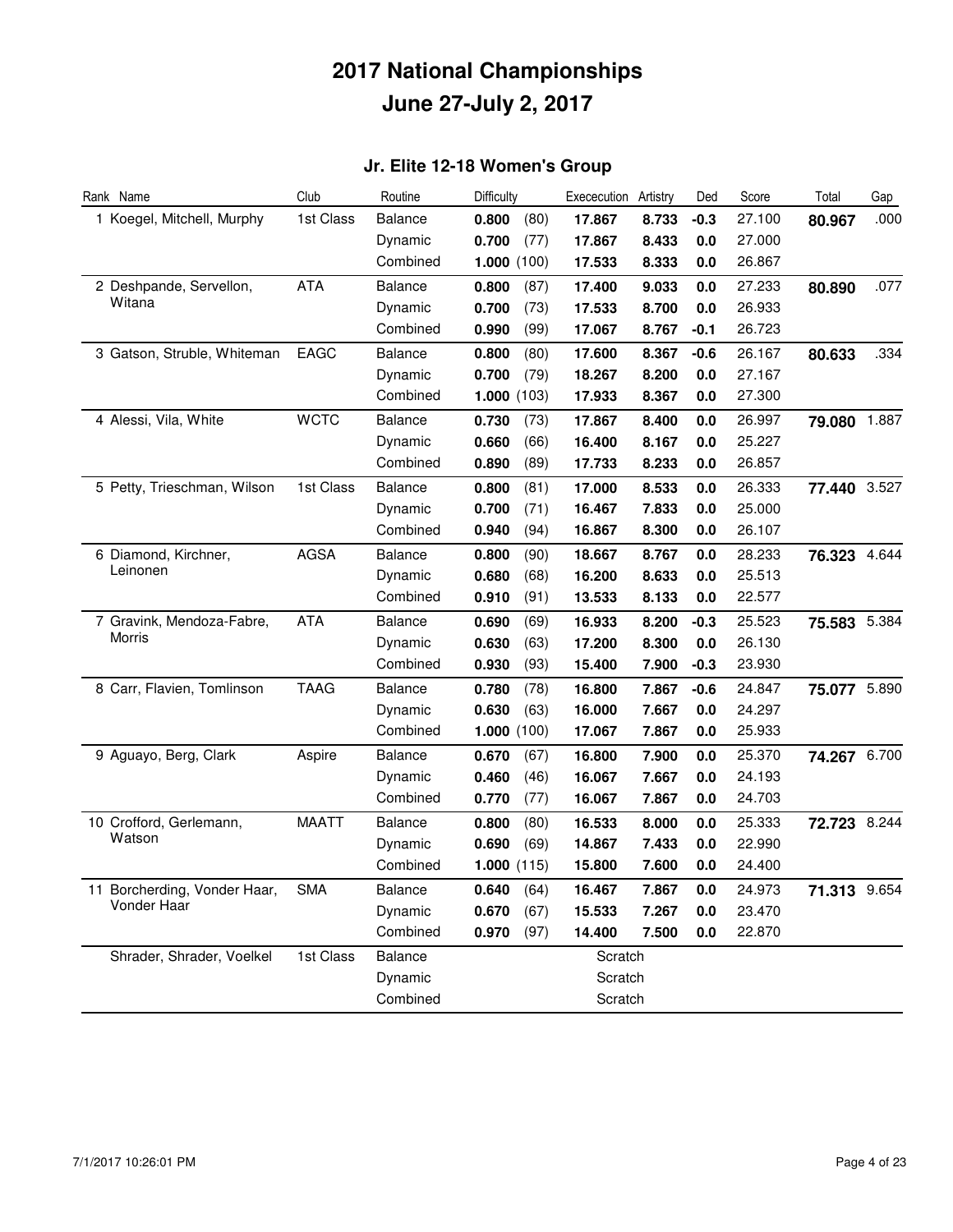#### **Jr. Elite 12-18 Mixed Pair**

| Rank Name         | Club        | Routine        | Difficulty |      | Exececution | Artistry | Ded    | Score  | Total  | Gap   |
|-------------------|-------------|----------------|------------|------|-------------|----------|--------|--------|--------|-------|
| Gruendler, Massa  | <b>AGSA</b> | <b>Balance</b> | 0.800      | (84) | 16.400      | 8.133    | 0.0    | 25.333 | 77.193 | .000  |
|                   |             | Dynamic        | 0.700      | (73) | 16.667      | 8.200    | 0.0    | 25.567 |        |       |
|                   |             | Combined       | 0.960      | (96) | 17.067      | 8.267    | 0.0    | 26.293 |        |       |
| 2 Newlin, White   | <b>WCTC</b> | <b>Balance</b> | 0.640      | (64) | 14.800      | 8.000    | $-1.5$ | 21.940 | 74.513 | 2.680 |
|                   |             | Dynamic        | 0.650      | (65) | 17.667      | 8.667    | 0.0    | 26.983 |        |       |
|                   |             | Combined       | 0.990      | (99) | 16.267      | 8.333    | 0.0    | 25.590 |        |       |
| 3 Carr, Stone     | TAAG        | <b>Balance</b> | 0.460      | (46) | 15.067      | 7.933    | $-1.2$ | 22.260 | 73.003 | 4.190 |
|                   |             | Dynamic        | 0.440      | (44) | 16.200      | 8.567    | 0.0    | 25.207 |        |       |
|                   |             | Combined       | 0.670      | (67) | 16.733      | 8.133    | 0.0    | 25.537 |        |       |
| 4 Freeman, Solyst | Xtreme Acr  | <b>Balance</b> | 0.690      | (69) | 16.400      | 7.667    | $-0.3$ | 24.457 | 69.270 | 7.923 |
|                   |             | Dynamic        | 0.640      | (64) | 14.533      | 7.433    | $-0.3$ | 22.307 |        |       |
|                   |             | Combined       | 0.940      | (94) | 14.267      | 7.600    | $-0.3$ | 22.507 |        |       |

#### **Jr. Elite 12-18 Men's Pair**

| Rank Name       | Club | Routine  | <b>Difficulty</b>    | Exececution Artistry |               | Ded    | Score  | Total  | Gap  |
|-----------------|------|----------|----------------------|----------------------|---------------|--------|--------|--------|------|
| Brooks, Seither | CCG  | Balance  | (75)<br>0.750        | 16.533               | 8.033 -1.4    |        | 23.917 | 75.317 | .000 |
|                 |      | Dynamic  | (71)<br>0.700        | 17.733               | $8.133 - 0.5$ |        | 26.067 |        |      |
|                 |      | Combined | <b>1.000</b> $(107)$ | 17.133               | 7.700         | $-0.5$ | 25.333 |        |      |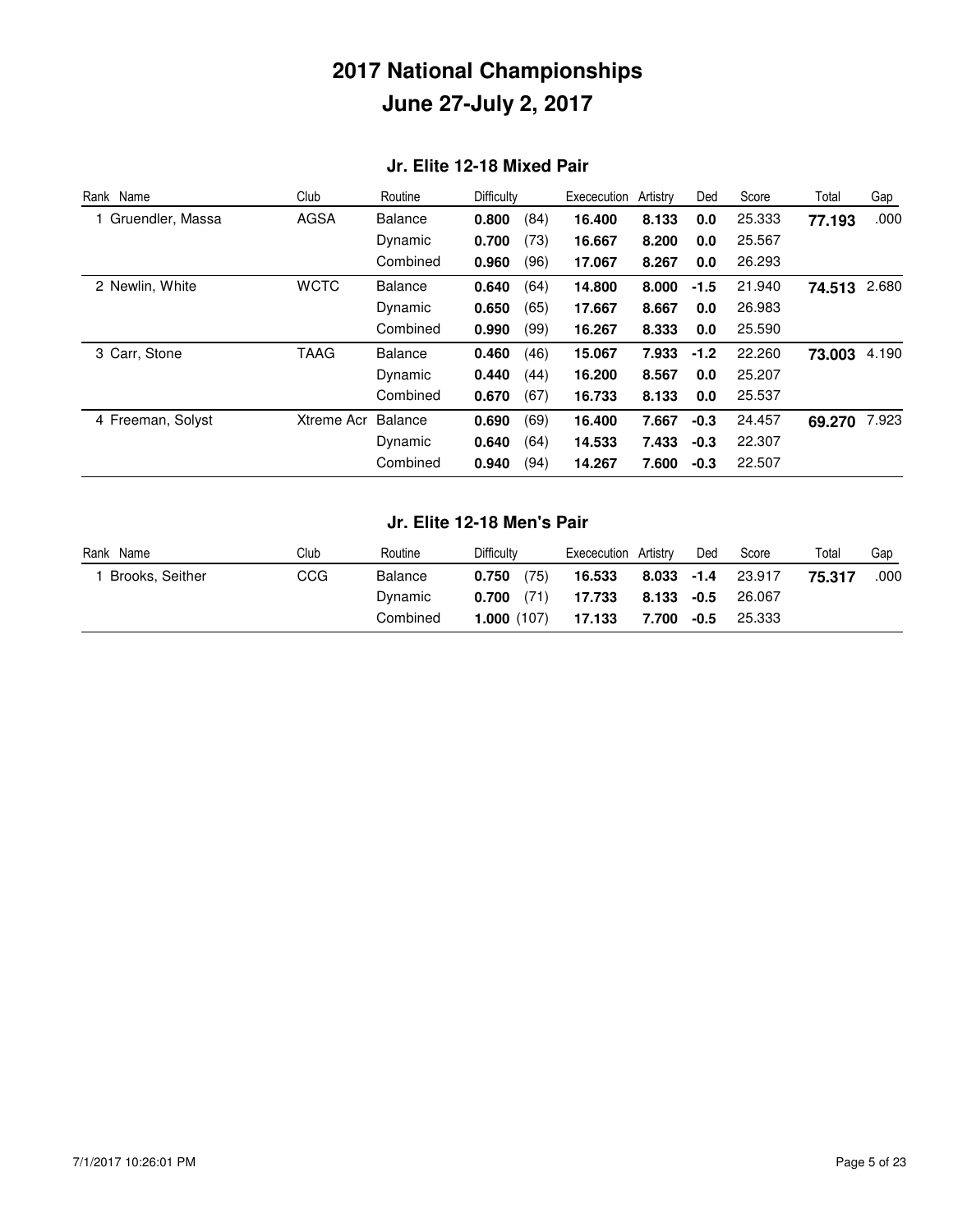### **Jr. Elite 12-18 Women's Pair**

| Rank Name                | Club        | Routine        | Difficulty    | Exececution | Artistry | Ded    | Score  | Total         | Gap   |
|--------------------------|-------------|----------------|---------------|-------------|----------|--------|--------|---------------|-------|
| 1 Dubbels, Edwards       | <b>AGSA</b> | <b>Balance</b> | 0.800<br>(89) | 18.333      | 9.100    | 0.0    | 28.233 | 83.700        | .000  |
|                          |             | Dynamic        | 0.700<br>(72) | 17.933      | 8.867    | 0.0    | 27.500 |               |       |
|                          |             | Combined       | 1.000(100)    | 18.000      | 8.967    | 0.0    | 27.967 |               |       |
| 2 Blante, Roe            | <b>WCTC</b> | <b>Balance</b> | 0.800<br>(81) | 16.667      | 8.533    | 0.0    | 26.000 | 80.140        | 3.560 |
|                          |             | Dynamic        | 0.620<br>(62) | 17.533      | 8.967    | 0.0    | 27.120 |               |       |
|                          |             | Combined       | (82)<br>0.820 | 17.600      | 8.600    | 0.0    | 27.020 |               |       |
| 3 Draves, Prevost        | Xtreme Acr  | Balance        | 0.800<br>(80) | 16.400      | 8.567    | 0.0    | 25.767 | 78.870        | 4.830 |
|                          |             | Dynamic        | 0.660<br>(66) | 17.333      | 8.900    | 0.0    | 26.893 |               |       |
|                          |             | Combined       | (81)<br>0.810 | 17.067      | 8.333    | 0.0    | 26.210 |               |       |
| 4 Alonzo, Liberto        | <b>BGC</b>  | <b>Balance</b> | 0.800<br>(80) | 16.067      | 8.533    | 0.0    | 25.400 | 76.290 7.410  |       |
|                          |             | Dynamic        | 0.690<br>(69) | 16.000      | 8.533    | 0.0    | 25.223 |               |       |
|                          |             | Combined       | 1.000(100)    | 16.267      | 8.400    | 0.0    | 25.667 |               |       |
| 5 Powell, Royes-Fletcher | Xtreme Acr  | Balance        | 0.640<br>(64) | 17.200      | 8.467    | 0.0    | 26.307 | 75.067 8.633  |       |
|                          |             | Dynamic        | 0.550<br>(55) | 14.533      | 8.233    | 0.0    | 23.317 |               |       |
|                          |             | Combined       | 0.710<br>(71) | 16.600      | 8.133    | 0.0    | 25.443 |               |       |
| 6 Castellano, Wilson     | Empire      | Balance        | 0.430<br>(43) | 14.467      | 7.600    | $-1.2$ | 21.297 | 70.463 13.237 |       |
|                          |             | Dynamic        | 0.580<br>(58) | 15.933      | 8.000    | 0.0    | 24.513 |               |       |
|                          |             | Combined       | 0.620<br>(62) | 16.200      | 7.833    | 0.0    | 24.653 |               |       |
| 7 Alvarez, Felix         | Realis      | <b>Balance</b> | 0.530<br>(53) | 14.533      | 6.467    | $-1.2$ | 20.330 | 65.723 17.977 |       |
|                          |             | Dynamic        | (56)<br>0.560 | 15.067      | 7.367    | 0.0    | 22.993 |               |       |
|                          |             | Combined       | (80)<br>0.800 | 14.533      | 7.367    | $-0.3$ | 22.400 |               |       |
| 8 Deuto, Kahn            | LATA        | <b>Balance</b> | 0.330<br>(33) | 16.867      | 7.167    | $-2.9$ | 21.463 | 41.383 42.317 |       |
|                          |             | Dynamic        | 0.520<br>(52) | 13.533      | 6.867    | $-1.0$ | 19.920 |               |       |
|                          |             | Combined       |               | Scratch     |          |        |        |               |       |
| DeCamp, Fowlkes          | Gym Beat    | <b>Balance</b> |               | Scratch     |          |        |        |               |       |
|                          |             | Dynamic        |               | Scratch     |          |        |        |               |       |
|                          |             | Combined       |               | Scratch     |          |        |        |               |       |

#### **11-16 Men's Group**

| Rank Name           | Club | Routine | Difficulty | Artistrv<br>Exececution | Ded    | Score  | Total  | Gap  |
|---------------------|------|---------|------------|-------------------------|--------|--------|--------|------|
| Chang, Freed, Lacy, | EAGC | Balance | 0.400      | 17.733<br>8.367         | 0.0    | 26.500 | 49.967 | .000 |
| Shields             |      | Dynamic | 0.500      | 16.600<br>8.367         | $-2.0$ | 23.467 |        |      |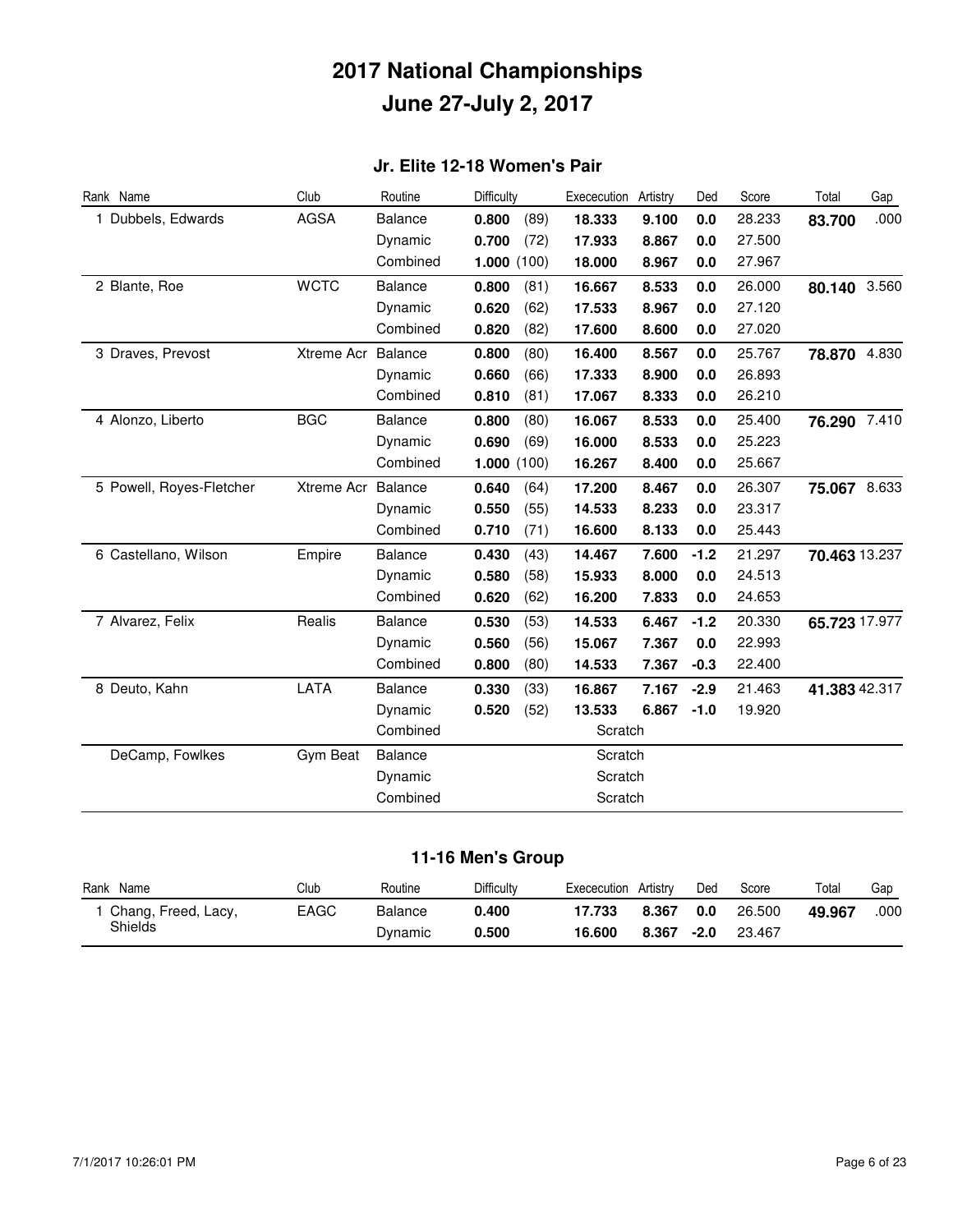### **11-16 Women's Group**

| Rank Name                   | Club               | Routine        | Difficulty | Exececution | Artistry | Ded    | Score  | Total        | Gap  |
|-----------------------------|--------------------|----------------|------------|-------------|----------|--------|--------|--------------|------|
| 1 Mackrell, Shults, Wilson  | <b>AGSA</b>        | <b>Balance</b> | 0.500      | 18.600      | 8.933    | 0.0    | 28.033 | 54.167       | .000 |
|                             |                    | Dynamic        | 0.500      | 17.200      | 8.433    | 0.0    | 26.133 |              |      |
| 2 Freed, Freed, Watts       | <b>EAGC</b>        | <b>Balance</b> | 0.500      | 18.067      | 8.200    | 0.0    | 26.767 | 52.967 1.200 |      |
|                             |                    | Dynamic        | 0.500      | 17.400      | 8.300    | 0.0    | 26.200 |              |      |
| 3 Brewer, Kissel, Wang      | <b>Xtreme Acr</b>  | Balance        | 0.500      | 17.667      | 8.333    | 0.0    | 26.500 | 52.533 1.634 |      |
|                             |                    | Dynamic        | 0.500      | 17.200      | 8.333    | 0.0    | 26.033 |              |      |
| 4 Nowak, Taradalsky, Tsuker | <b>ATA</b>         | <b>Balance</b> | 0.500      | 17.600      | 8.600    | 0.0    | 26.700 | 51.533 2.634 |      |
|                             |                    | Dynamic        | 0.500      | 16.467      | 7.867    | 0.0    | 24.833 |              |      |
| 5 Lopez-Torres, Sarno,      | 1st Class          | <b>Balance</b> | 0.500      | 18.067      | 8.267    | 0.0    | 26.833 | 51.367 2.800 |      |
| Snyder                      |                    | Dynamic        | 0.500      | 16.800      | 8.233    | $-1.0$ | 24.533 |              |      |
| 5 Buice, Freed, Rosenberg   | EAGC               | <b>Balance</b> | 0.500      | 17.800      | 8.033    | 0.0    | 26.333 | 51.367 2.800 |      |
|                             |                    | Dynamic        | 0.500      | 16.800      | 7.733    | 0.0    | 25.033 |              |      |
| 7 Feldman, Rollman,         | Xtreme Acr Balance |                | 0.500      | 16.533      | 8.400    | $-0.3$ | 25.133 | 51.300 2.867 |      |
|                             |                    | Dynamic        | 0.500      | 17.333      | 8.333    | 0.0    | 26.167 |              |      |
| 8 Flores, Nuibe, Yanagihara | Flip Force         | <b>Balance</b> | 0.500      | 17.333      | 8.133    | 0.0    | 25.967 | 50.633 3.534 |      |
|                             |                    | Dynamic        | 0.500      | 16.267      | 7.900    | 0.0    | 24.667 |              |      |
| 9 Arthur, Katsov, Schultz   | <b>MAATT</b>       | <b>Balance</b> | 0.500      | 16.867      | 7.667    | 0.0    | 25.033 | 50.600 3.567 |      |
|                             |                    | Dynamic        | 0.500      | 17.267      | 7.800    | 0.0    | 25.567 |              |      |
| 10 Anderson, Grigsby,       | Empire             | Balance        | 0.500      | 17.067      | 7.767    | 0.0    | 25.333 | 49.967 4.200 |      |
| Olivares                    |                    | Dynamic        | 0.500      | 16.600      | 7.533    | 0.0    | 24.633 |              |      |
| 11 Hughes, Nguyen, Nguyen   | <b>BGC</b>         | <b>Balance</b> | 0.500      | 17.000      | 7.967    | 0.0    | 25.467 | 48.333 5.834 |      |
|                             |                    | Dynamic        | 0.500      | 14.800      | 7.567    | 0.0    | 22.867 |              |      |
| 12 Gatling, Warren, Wright  | 1st Class          | <b>Balance</b> | 0.500      | 16.200      | 7.867    | $-0.9$ | 23.667 | 48.167 6.000 |      |
|                             |                    | Dynamic        | 0.500      | 16.200      | 7.800    | 0.0    | 24.500 |              |      |
| 13 Daly, Powers, Rareshide  | <b>NOLA</b>        | Balance        | 0.500      | 17.133      | 7.500    | $-2.0$ | 23.133 | 46.733 7.434 |      |
|                             |                    | Dynamic        | 0.500      | 15.600      | 7.500    | 0.0    | 23.600 |              |      |
| 14 Misha, Misha, Molinary   | <b>XAIR</b>        | <b>Balance</b> | 0.500      | 15.533      | 7.000    | $-0.3$ | 22.733 | 45.533 8.634 |      |
|                             |                    | Dynamic        | 0.500      | 15.067      | 7.233    | 0.0    | 22.800 |              |      |

#### **11-16 Mixed Pair**

| Rank<br>Name     | Club                 | Routine | Difficulty | Artistry<br>Exececution   | Ded | Score  | Total  | Gap  |
|------------------|----------------------|---------|------------|---------------------------|-----|--------|--------|------|
| Bellardo, Molina | $_{\texttt{L}$ egacy | Balance | 0.500      | 16.267<br>$^{\prime}.667$ | 0.0 | 24.433 | 48.567 | .000 |
|                  |                      | Dynamic | 0.500      | 16.133<br>.500            | 0.0 | 24.133 |        |      |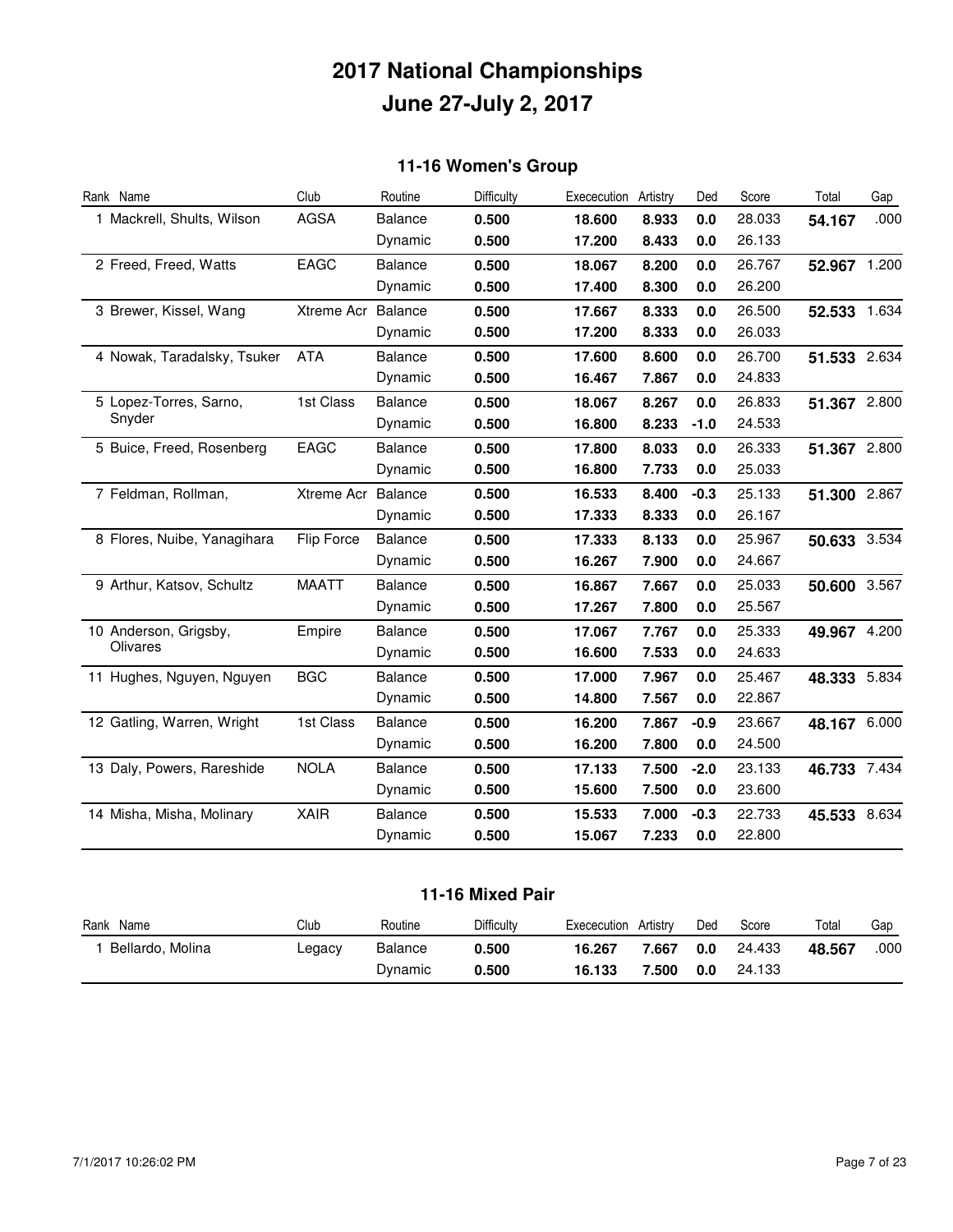#### **11-16 Women's Pair**

| Rank Name                    | Club               | Routine        | Difficulty | Exececution | Artistry | Ded    | Score  | Total        | Gap  |
|------------------------------|--------------------|----------------|------------|-------------|----------|--------|--------|--------------|------|
| 1 Dowling, Gardner           | <b>AGSA</b>        | Balance        | 0.500      | 18.267      | 8.667    | 0.0    | 27.433 | 54.667       | .000 |
|                              |                    | Dynamic        | 0.500      | 17.867      | 8.867    | 0.0    | 27.233 |              |      |
| 2 Hernandez, Ludeman         | <b>AGSA</b>        | <b>Balance</b> | 0.500      | 18.400      | 8.667    | $-0.1$ | 27.467 | 54.567       | .100 |
|                              |                    | Dynamic        | 0.500      | 17.933      | 8.767    | $-0.1$ | 27.100 |              |      |
| 3 Medina, Suarez             | <b>AGSA</b>        | Balance        | 0.500      | 17.867      | 8.867    | 0.0    | 27.233 | 53.567 1.100 |      |
|                              |                    | Dynamic        | 0.500      | 17.400      | 8.433    | 0.0    | 26.333 |              |      |
| 4 Harrison, Styne            | <b>WCTC</b>        | <b>Balance</b> | 0.500      | 17.333      | 8.367    | 0.0    | 26.200 | 52.900 1.767 |      |
|                              |                    | Dynamic        | 0.500      | 17.667      | 8.533    | 0.0    | 26.700 |              |      |
| 5 Teague, Vasquez            | <b>BGC</b>         | Balance        | 0.500      | 17.133      | 8.400    | 0.0    | 26.033 | 52.867 1.800 |      |
|                              |                    | Dynamic        | 0.500      | 17.467      | 8.867    | 0.0    | 26.833 |              |      |
| 6 Fitzgerald, Robinson       | <b>IGC</b>         | Balance        | 0.500      | 17.400      | 8.300    | 0.0    | 26.200 | 52.367 2.300 |      |
|                              |                    | Dynamic        | 0.500      | 17.267      | 8.400    | 0.0    | 26.167 |              |      |
| 6 Nisevich, Tenenbaum        | Paramount          | Balance        | 0.500      | 17.467      | 8.300    | 0.0    | 26.267 | 52.367 2.300 |      |
|                              |                    | Dynamic        | 0.500      | 17.200      | 8.400    | 0.0    | 26.100 |              |      |
| 8 Collins, Martin            | LATA               | <b>Balance</b> | 0.500      | 16.867      | 8.300    | 0.0    | 25.667 | 51.433 3.234 |      |
|                              |                    | Dynamic        | 0.500      | 16.800      | 8.467    | 0.0    | 25.767 |              |      |
| 9 Arthur, Katsov             | <b>MAATT</b>       | <b>Balance</b> | 0.500      | 16.867      | 8.000    | $-0.1$ | 25.267 | 50.800 3.867 |      |
|                              |                    | Dynamic        | 0.500      | 16.867      | 8.267    | $-0.1$ | 25.533 |              |      |
| 10 Romaniello, Sosa-Montilla | <b>GOSA</b>        | <b>Balance</b> | 0.500      | 17.200      | 8.233    | 0.0    | 25.933 | 50.533 4.134 |      |
|                              |                    | Dynamic        | 0.500      | 16.067      | 8.033    | 0.0    | 24.600 |              |      |
| 11 Borcherding, Nolting      | <b>SMA</b>         | <b>Balance</b> | 0.500      | 16.667      | 7.800    | 0.0    | 24.967 | 49.867 4.800 |      |
|                              |                    | Dynamic        | 0.500      | 16.533      | 7.867    | 0.0    | 24.900 |              |      |
| 12 Vickers, Vickers          | <b>TAAG</b>        | Balance        | 0.500      | 16.733      | 7.800    | 0.0    | 25.033 | 49.067 5.600 |      |
|                              |                    | Dynamic        | 0.500      | 15.800      | 7.733    | 0.0    | 24.033 |              |      |
| 13 Abdelfattah, Zuper        | Paramount          | Balance        | 0.500      | 16.400      | 7.733    | 0.0    | 24.633 | 48.700 5.967 |      |
|                              |                    | Dynamic        | 0.500      | 15.733      | 7.833    | 0.0    | 24.067 |              |      |
| 14 Fileva, Wooden            | Xtreme Acr Balance |                | 0.500      | 15.200      | 7.600    | $-0.6$ | 22.700 | 48.067 6.600 |      |
|                              |                    | Dynamic        | 0.500      | 16.800      | 8.067    | 0.0    | 25.367 |              |      |
| 15 Gonzales, Rosilier        | <b>AGSA</b>        | <b>Balance</b> | 0.500      | 17.267      | 8.567    | 0.0    | 26.333 | 45.967 8.700 |      |
|                              |                    | Dynamic        | 0.500      | 13.800      | 7.333    | $-2.0$ | 19.633 |              |      |
| 16 Gallagher, Lao            | Cal Elite Ki       | Balance        | 0.500      | 14.267      | 6.967    | $-0.9$ | 20.833 | 45.067 9.600 |      |
|                              |                    | Dynamic        | 0.500      | 16.200      | 7.533    | 0.0    | 24.233 |              |      |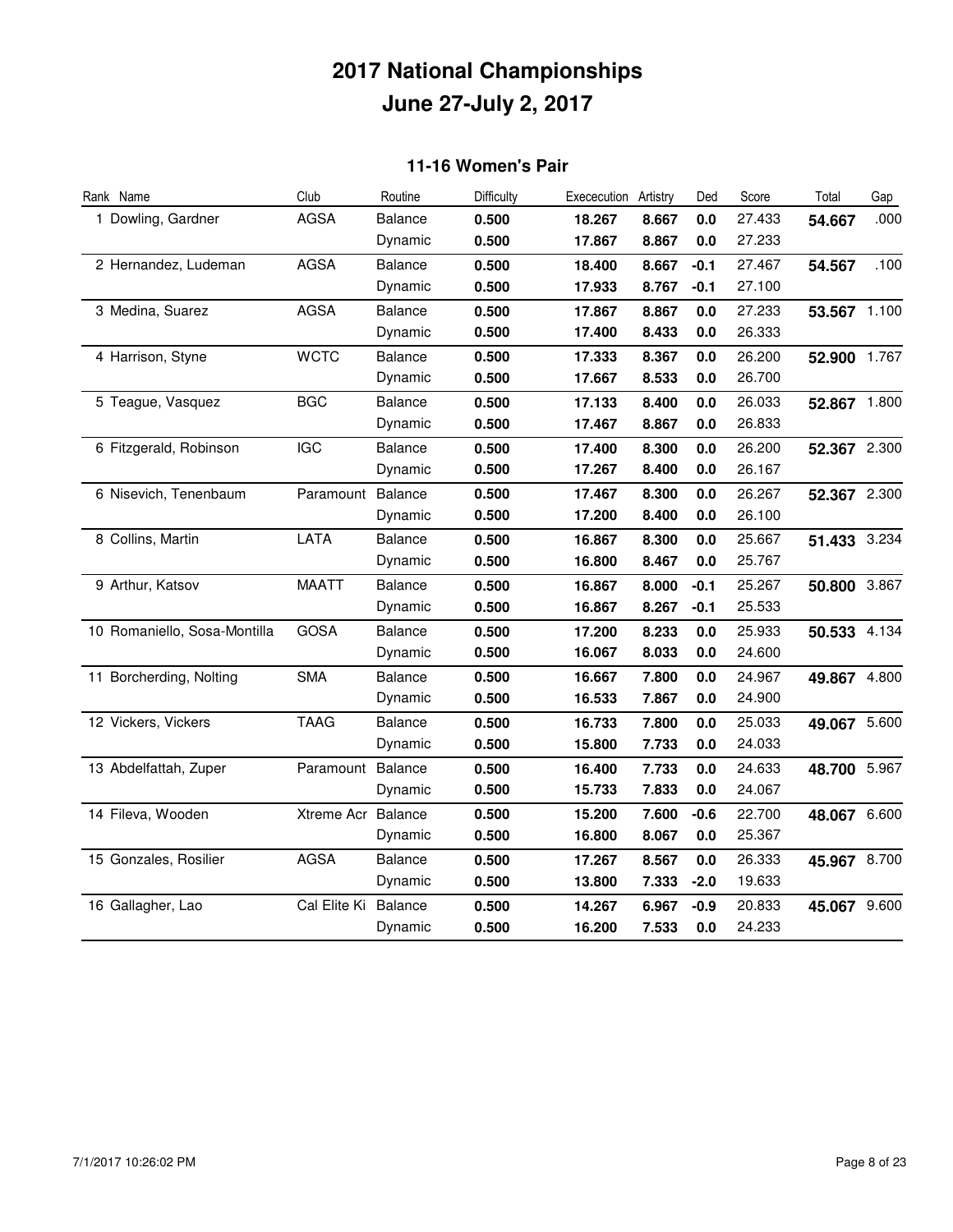### **Level 10 Women's Group**

| Rank Name                          | Club        | Routine        | <b>Difficulty</b> | Exececution | Artistry | Ded    | Score  | Total        | Gap   |
|------------------------------------|-------------|----------------|-------------------|-------------|----------|--------|--------|--------------|-------|
| 1 Shih, Witana, Zhao               | <b>ATA</b>  | Balance        | (55)<br>10.000    | 17.667      | 8.233    | 0.0    | 35.900 | 71.100       | .000  |
|                                    |             | Dynamic        | (54)<br>9.900     | 17.000      | 8.300    | 0.0    | 35.200 |              |       |
| 2 Jones, Jones, Miller             | <b>AGSA</b> | <b>Balance</b> | .70)<br>10.000    | 17.333      | 8.000    | 0.0    | 35.333 | 69.033 2.067 |       |
|                                    |             | Dynamic        | (53)<br>9.800     | 15,800      | 8.100    | 0.0    | 33.700 |              |       |
| 3 Wright, Wright, Young            | TAAG        | Balance        | (55)<br>10.000    | 17.000      | 8.033    | 0.0    | 35.033 | 65.633       | 5.467 |
|                                    |             | Dynamic        | (60)<br>10.000    | 13,000      | 7.600    | 0.0    | 30.600 |              |       |
| 4 Anderson, Nosenchuck,<br>Santana | Empire      | <b>Balance</b> | 8.400<br>(42)     | 14.467      | 6.933    | $-0.9$ | 28.900 | 63.000       | 8.100 |
|                                    |             | Dynamic        | (56)<br>10.000    | 16.267      | 7.833    | 0.0    | 34.100 |              |       |

#### **Level 10 Women's Pair**

| Rank Name         | Club   | Routine        | Difficulty     | Exececution | Artistry | Ded    | Score  | Total        | Gap   |
|-------------------|--------|----------------|----------------|-------------|----------|--------|--------|--------------|-------|
| Flavien, Smirnova | TAAG   | <b>Balance</b> | (51)<br>9.600  | 15.667      | 7.900    | 0.0    | 33.167 | 64.700       | .000  |
|                   |        | Dynamic        | (46)<br>9.100  | 14.933      | 7.500    | 0.0    | 31.533 |              |       |
| 2 Kincaid, Powell | NW Gym | <b>Balance</b> | (56)<br>10.000 | 14.133      | 7.467    | $-1.5$ | 30.100 | 61.833       | 2.867 |
|                   |        | Dynamic        | (50)<br>9.500  | 14.867      | 7.367    | 0.0    | 31.733 |              |       |
| 3 Darden, Turner  | Realis | <b>Balance</b> | (63)<br>10.000 | 14.933      | 7.633    | 0.0    | 32.567 | 60.883 3.817 |       |
|                   |        | Dynamic        | (37)<br>7.250  | 13,800      | 7.267    | 0.0    | 28.317 |              |       |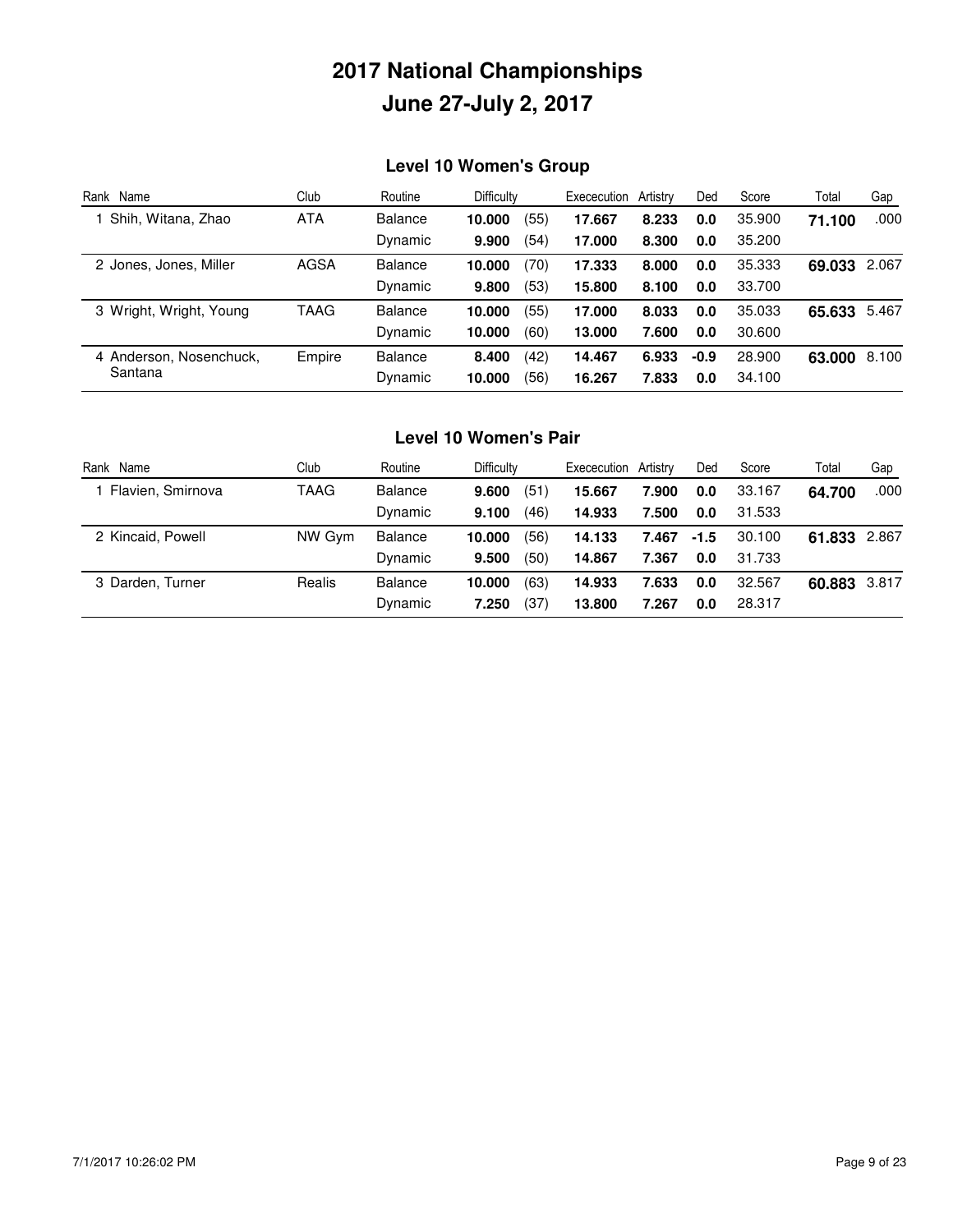### **Level 9 Women's Group**

| Rank Name                    | Club                 | Routine        | Difficulty |      | Exececution Artistry |       | Ded    | Score  | Total         | Gap  |
|------------------------------|----------------------|----------------|------------|------|----------------------|-------|--------|--------|---------------|------|
| 1 Greer, Lane, Needham       | <b>ATA</b>           | <b>Balance</b> | 10.000     | (39) | 17.333               | 8.333 | 0.0    | 35.667 | 71.700        | .000 |
|                              |                      | Dynamic        | 10.000     | (32) | 17.533               | 8.500 | 0.0    | 36.033 |               |      |
| 2 Aamodt, Gootee, Hughs      | CCG                  | <b>Balance</b> | 10.000     | (38) | 17.267               | 8.333 | 0.0    | 35.600 | 70.967        | .733 |
|                              |                      | Dynamic        | 10.000     | (35) | 17.067               | 8.300 | 0.0    | 35.367 |               |      |
| 3 McAteer, Seiger, Spittler  | 1st Class            | <b>Balance</b> | 10.000     | (39) | 17.667               | 8.433 | 0.0    | 36.100 | 70.267 1.433  |      |
|                              |                      | Dynamic        | 10.000     | (37) | 16.200               | 7.967 | 0.0    | 34.167 |               |      |
| 4 Molinar, Sada, Sarmiento   | Legacy               | <b>Balance</b> | 10.000     | (31) | 17.667               | 7.833 | $-0.2$ | 35.300 | 69.800 1.900  |      |
|                              |                      | Dynamic        | 10.000     | (33) | 17.000               | 7.700 | $-0.2$ | 34.500 |               |      |
| 5 Bhandari, Ostrye, Pribble  | 1st Class            | <b>Balance</b> | 10.000     | (30) | 16.933               | 8.233 | 0.0    | 35.167 | 69.733 1.967  |      |
|                              |                      | Dynamic        | 10.000     | (31) | 16.600               | 7.967 | 0.0    | 34.567 |               |      |
| 6 Conover, James, Shepherd   | Aerial's Ath Balance |                | 10.000     | (38) | 16.667               | 7.733 | 0.0    | 34.400 | 68.900 2.800  |      |
|                              |                      | Dynamic        | 10.000     | (40) | 17.000               | 7.500 | 0.0    | 34.500 |               |      |
| 7 Hefner, Rodriguez,         | Gym Beat             | Balance        | 10.000     | (43) | 17.133               | 8.000 | 0.0    | 35.133 | 68.333 3.367  |      |
| Whitehead                    |                      | Dynamic        | 10.000     | (32) | 15.867               | 7.333 | 0.0    | 33.200 |               |      |
| 8 Caldwell, Copeland,        | <b>MAATT</b>         | <b>Balance</b> | 10.000     | (35) | 16.533               | 7.533 | 0.0    | 34.067 | 67.967 3.733  |      |
| Deimeke                      |                      | Dynamic        | 10.000     | (30) | 16.200               | 7.700 | 0.0    | 33.900 |               |      |
| 9 Boyers, O'Donnell, Phipps  | <b>IGC</b>           | <b>Balance</b> | 10.000     | (39) | 16.667               | 7.233 | $-0.3$ | 33.600 | 66.767 4.933  |      |
|                              |                      | Dynamic        | 10.000     | (36) | 15.600               | 7.567 | 0.0    | 33.167 |               |      |
| 10 Bond, Nemirovsky, O'Neill | EAGC                 | <b>Balance</b> | 10.000     | (31) | 16.467               | 7.767 | 0.0    | 34.233 | 66.267 5.433  |      |
|                              |                      | Dynamic        | 10.000     | (30) | 16.267               | 7.767 | $-2.0$ | 32.033 |               |      |
| 11 Daniels, Graham, Koval    | Acro Explo           | <b>Balance</b> | 10.000     | (32) | 14.333               | 7.367 | $-0.6$ | 31.100 | 63.300 8.400  |      |
|                              |                      | Dynamic        | 10.000     | (39) | 14.933               | 7.267 | 0.0    | 32.200 |               |      |
| 12 Lebbing, Safron, Welch    | <b>SMA</b>           | <b>Balance</b> | 10.000     | (43) | 15.400               | 7.233 | 0.0    | 32.633 | 63.000 8.700  |      |
|                              |                      | Dynamic        | 10.000     | (31) | 13.467               | 6.900 | 0.0    | 30.367 |               |      |
| 13 Haberberger, Quintos,     | <b>VWAG</b>          | <b>Balance</b> | 10.000     | (40) | 14.267               | 6.967 | $-0.6$ | 30.633 | 58.767 12.933 |      |
| Ritchie                      |                      | Dynamic        | 9.400      | (28) | 12.933               | 6.800 | $-1.0$ | 28.133 |               |      |
| Carroll, Hemming, Talamo     | <b>NOLA</b>          | <b>Balance</b> |            |      | Scratch              |       |        |        |               |      |
|                              |                      | Dynamic        |            |      | Scratch              |       |        |        |               |      |
| McCormick, Ramage,           | <b>WOGA</b>          | <b>Balance</b> |            |      | Scratch              |       |        |        |               |      |
| Reichert                     |                      | Dynamic        |            |      | Scratch              |       |        |        |               |      |
| Chau, Desmarais, Miles       | EAGC                 | <b>Balance</b> |            |      | Scratch              |       |        |        |               |      |
|                              |                      | Dynamic        |            |      | Scratch              |       |        |        |               |      |

#### **Level 9 Mixed Pair**

| Rank Name       | Club      | Routine | Difficulty     | Exececution Artistry | Ded | Score  | Total  | Gap  |
|-----------------|-----------|---------|----------------|----------------------|-----|--------|--------|------|
| Gibbs. McMillan | 1st Class | Balance | (31)<br>10.000 | 16.533<br>7.867 -0.3 |     | 34.100 | 67.500 | .000 |
|                 |           | Dynamic | (31)<br>10.000 | 16.133<br>7.267      | 0.0 | 33.400 |        |      |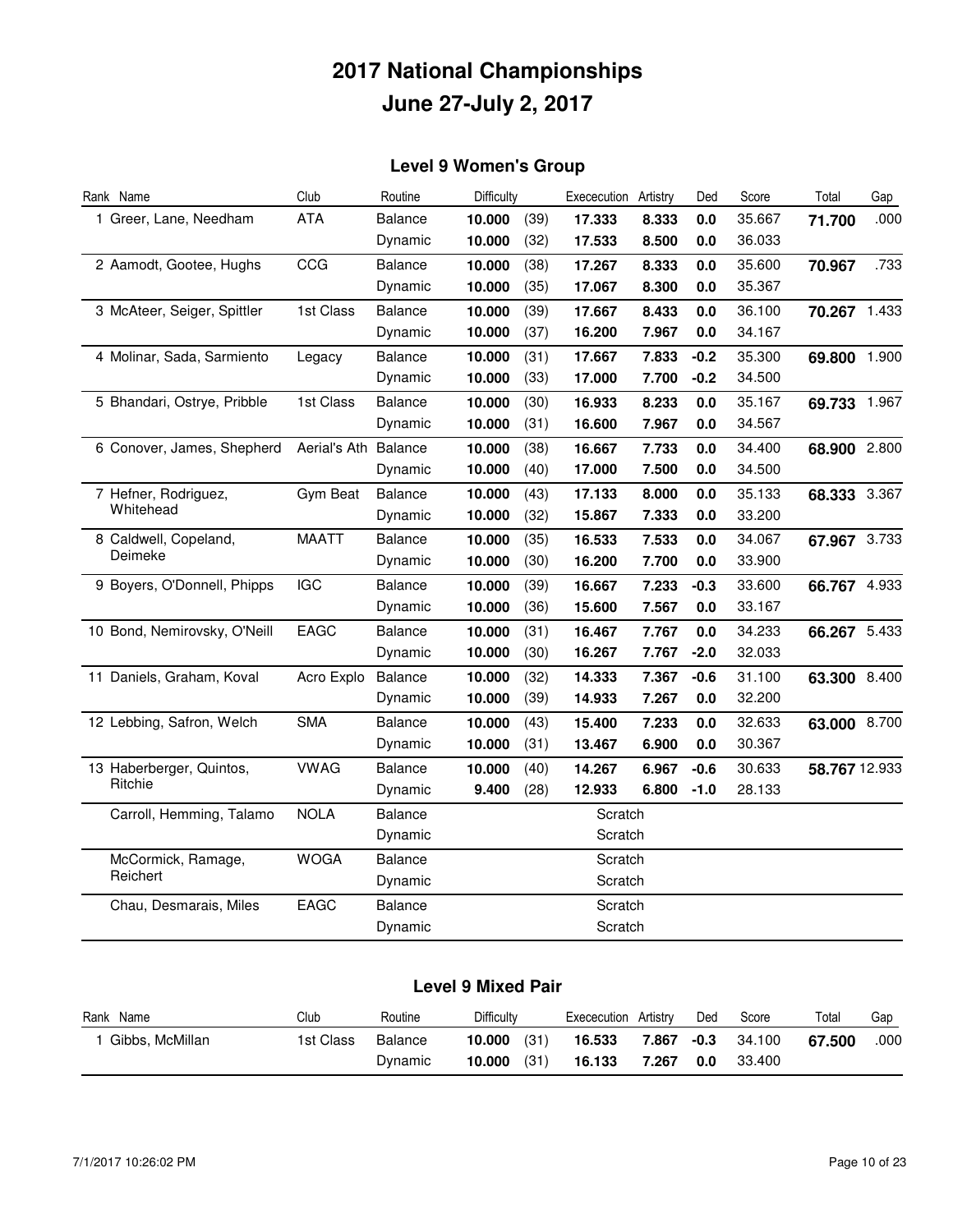#### **Level 9 Women's Pair**

| Rank Name               | Club         | Routine        | Difficulty |      | Exececution | Artistry | Ded    | Score  | Total         | Gap   |
|-------------------------|--------------|----------------|------------|------|-------------|----------|--------|--------|---------------|-------|
| 1 Davis, Jacobs         | <b>AGSA</b>  | <b>Balance</b> | 10.000     | (38) | 18.067      | 8.333    | 0.0    | 36.400 | 70.933        | .000  |
|                         |              | Dynamic        | 10.000     | (30) | 16.733      | 7.800    | 0.0    | 34.533 |               |       |
| 2 DeSantis, Morgan      | CCG          | <b>Balance</b> | 10.000     | (38) | 17.867      | 8.167    | 0.0    | 36.033 | 70.100        | .833  |
|                         |              | Dynamic        | 10.000     | (33) | 16.333      | 7.733    | 0.0    | 34.067 |               |       |
| 3 Anderson, Biscardi    | <b>OSA</b>   | <b>Balance</b> | 10.000     | (35) | 17.133      | 7.700    | $-0.3$ | 34.533 | 68.267        | 2.666 |
|                         |              | Dynamic        | 10.000     | (31) | 16.867      | 7.067    | $-0.2$ | 33.733 |               |       |
| 4 Boyers, Sanger        | <b>IGC</b>   | <b>Balance</b> | 9.700      | (29) | 16.400      | 7.233    | 0.0    | 33.333 | 67.267        | 3.666 |
|                         |              | Dynamic        | 10.000     | (31) | 16.467      | 7.467    | 0.0    | 33.933 |               |       |
| 5 Gerasymova, O'Donnell | <b>IGC</b>   | <b>Balance</b> | 10.000     | (31) | 15.867      | 7.500    | $-0.3$ | 33.067 | 66.667        | 4.266 |
|                         |              | Dynamic        | 10.000     | (30) | 16.467      | 7.133    | 0.0    | 33.600 |               |       |
| 6 Lebbing, Tuschoff     | <b>SMA</b>   | <b>Balance</b> | 10.000     | (38) | 14.867      | 7.100    | $-0.3$ | 31.667 | 63.167        | 7.766 |
|                         |              | Dynamic        | 10.000     | (31) | 14.333      | 7.167    | 0.0    | 31.500 |               |       |
| 7 Gilbert, Patterson    | Cal Elite Ki | <b>Balance</b> | 10.000     | (33) | 14.600      | 7.433    | $-0.3$ | 31.733 | 61.267        | 9.666 |
|                         |              | Dynamic        | 9.400      | (28) | 13.133      | 7.000    | 0.0    | 29.533 |               |       |
| 8 Burkemper, Davis      | CP Acro &    | <b>Balance</b> | 9.100      | (27) | 13.400      | 6.900    | $-1.8$ | 27.600 | 54.300 16.633 |       |
|                         |              | Dynamic        | 7.900      | (23) | 12.467      | 6.333    | 0.0    | 26.700 |               |       |

### **Level 8 Men's Group**

| Name<br>Rank              | Club | Routine | Difficulty | Artistrv<br>Exececution | Ded | Score  | Total  | Gap  |
|---------------------------|------|---------|------------|-------------------------|-----|--------|--------|------|
| Harleston, Karolyi, Sipe, | XAIR | Balance | 10.000     | 15.267<br>6.533         | 0.0 | 31.800 | 63.900 | .000 |
| Sipe                      |      | Dvnamic | 10.000     | 15.000<br>100٪          | 0.0 | 32.100 |        |      |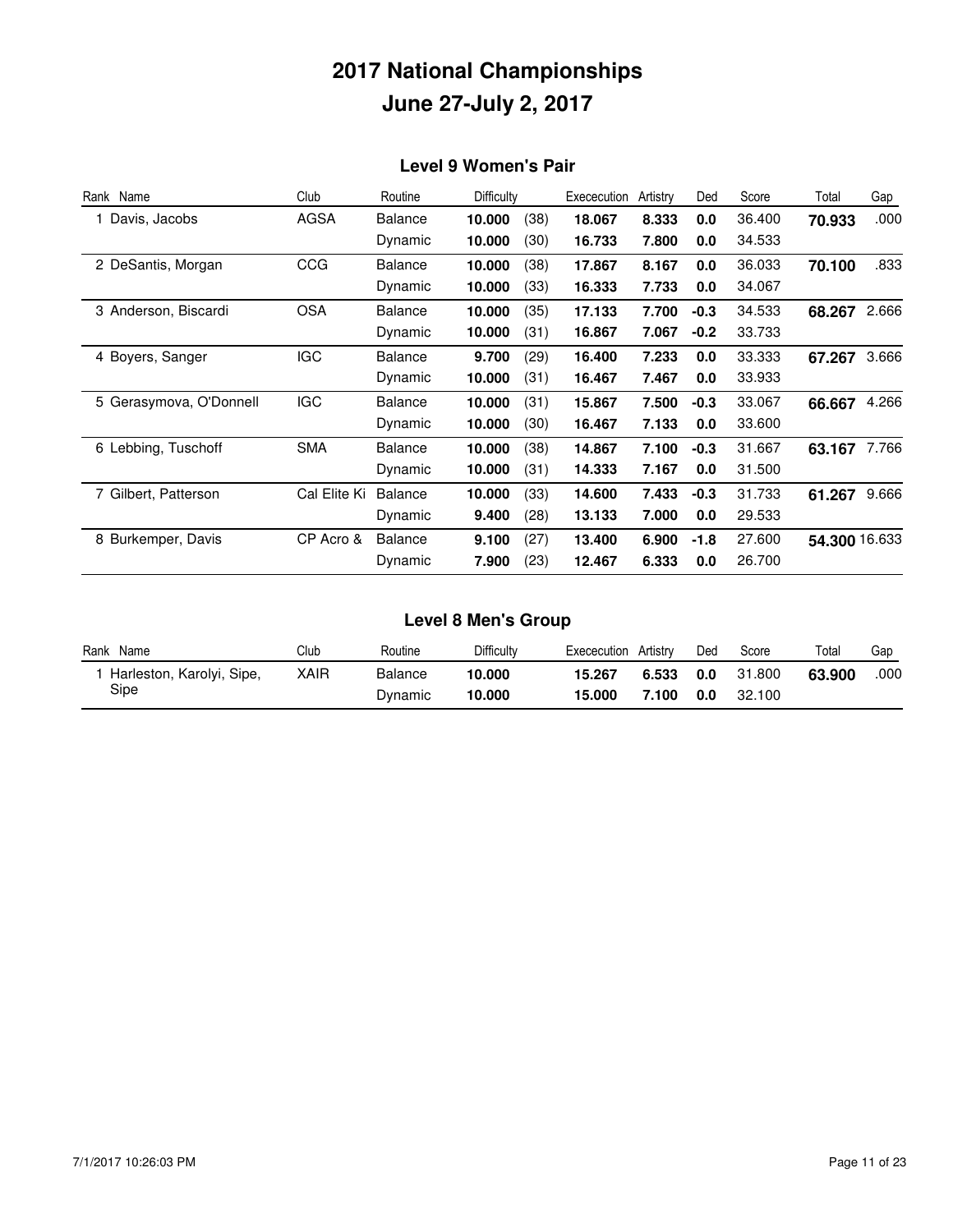### **Level 8 Women's Group B Group**

| Rank Name                     | Club         | Routine        | Difficulty | Exececution | Artistry | Ded    | Score  | Total        | Gap  |
|-------------------------------|--------------|----------------|------------|-------------|----------|--------|--------|--------------|------|
| 1 Jacobson, Marchbanks,       | CCoast       | <b>Balance</b> | 10.000     | 16.467      | 8.200    | 0.0    | 34.667 | 68.767       | .000 |
| Marchbanks                    |              | Dynamic        | 10.000     | 16.133      | 7.967    | 0.0    | 34.100 |              |      |
| 2 Ben, Couvillon, Goody       | <b>NOLA</b>  | <b>Balance</b> | 10.000     | 16.133      | 7.900    | $-0.6$ | 33.433 | 68.467       | .300 |
|                               |              | Dynamic        | 10.000     | 16.733      | 8.300    | 0.0    | 35.033 |              |      |
| 3 Carson, Earley, Tolliver    | Aerial's Ath | Balance        | 10.000     | 16.800      | 7.633    | 0.0    | 34.433 | 67.933       | .834 |
|                               |              | Dynamic        | 10.000     | 16.267      | 7.233    | 0.0    | 33.500 |              |      |
| 4 Kayser, Palmer, Snyder      | 1st Class    | <b>Balance</b> | 10.000     | 16.133      | 7.933    | 0.0    | 34.067 | 67.767 1.000 |      |
|                               |              | Dynamic        | 10.000     | 15.733      | 7.967    | 0.0    | 33.700 |              |      |
| 5 Bess-Bader, Garcia, Reser   | <b>ATA</b>   | Balance        | 10.000     | 15.000      | 7.733    | 0.0    | 32.733 | 67.333 1.434 |      |
|                               |              | Dynamic        | 10.000     | 16.867      | 7.733    | 0.0    | 34.600 |              |      |
| 6 Henrie, Loach, Williamson   | <b>WOGA</b>  | <b>Balance</b> | 9.000      | 15.000      | 7.867    | 0.0    | 31.867 | 66.833 1.934 |      |
|                               |              | Dynamic        | 10.000     | 16.933      | 8.333    | $-0.3$ | 34.967 |              |      |
| 7 Barbour, Boehme, Wagner     | Barron Gy    | <b>Balance</b> | 10.000     | 15.867      | 7.633    | 0.0    | 33.500 | 66.800 1.967 |      |
|                               |              | Dynamic        | 10.000     | 15.667      | 7.633    | 0.0    | 33.300 |              |      |
| 8 Osorio, Shelton-Smith,      | <b>ATA</b>   | <b>Balance</b> | 10.000     | 15.467      | 7.667    | $-0.3$ | 32.833 | 66.667 2.100 |      |
| Varma                         |              | Dynamic        | 10.000     | 15.867      | 7.967    | 0.0    | 33.833 |              |      |
| 9 Baldwin, Delmonico,         | Cal Elite Ki | Balance        | 10.000     | 15.467      | 7.333    | 0.0    | 32.800 | 66.300 2.467 |      |
| Kalchman                      |              | Dynamic        | 10.000     | 15.867      | 7.633    | 0.0    | 33.500 |              |      |
| 10 Heartlein, Maune, Tuschoff | <b>SMA</b>   | Balance        | 10.000     | 14.467      | 7.167    | 0.0    | 31.633 | 65.300 3.467 |      |
|                               |              | Dynamic        | 10.000     | 16.267      | 7.400    | 0.0    | 33.667 |              |      |
| 11 Christian, Ferguson, Hart  | <b>IAT</b>   | <b>Balance</b> | 10.000     | 14.400      | 7.700    | $-0.9$ | 31.200 | 64.400 4.367 |      |
|                               |              | Dynamic        | 10.000     | 15.400      | 7.800    | 0.0    | 33.200 |              |      |
| 12 Hobart, Resek, Wood        | <b>IAT</b>   | <b>Balance</b> | 10.000     | 14.733      | 7.000    | $-0.3$ | 31.433 | 64.033 4.734 |      |
|                               |              | Dynamic        | 10.000     | 15.333      | 7.267    | 0.0    | 32.600 |              |      |
| 13 Boltz, Peterson, Rogers    | Paramount    | Balance        | 9.000      | 14.800      | 7.167    | 0.0    | 30.967 | 61.633 7.134 |      |
|                               |              | Dynamic        | 9.000      | 15.000      | 6.667    | 0.0    | 30.667 |              |      |
| 14 Bolds, Dufrene, Jones      | <b>SACS</b>  | <b>Balance</b> | 10.000     | 12.800      | 6.767    | 0.0    | 29.567 | 60.900 7.867 |      |
|                               |              | Dynamic        | 10.000     | 14.667      | 6.667    | 0.0    | 31.333 |              |      |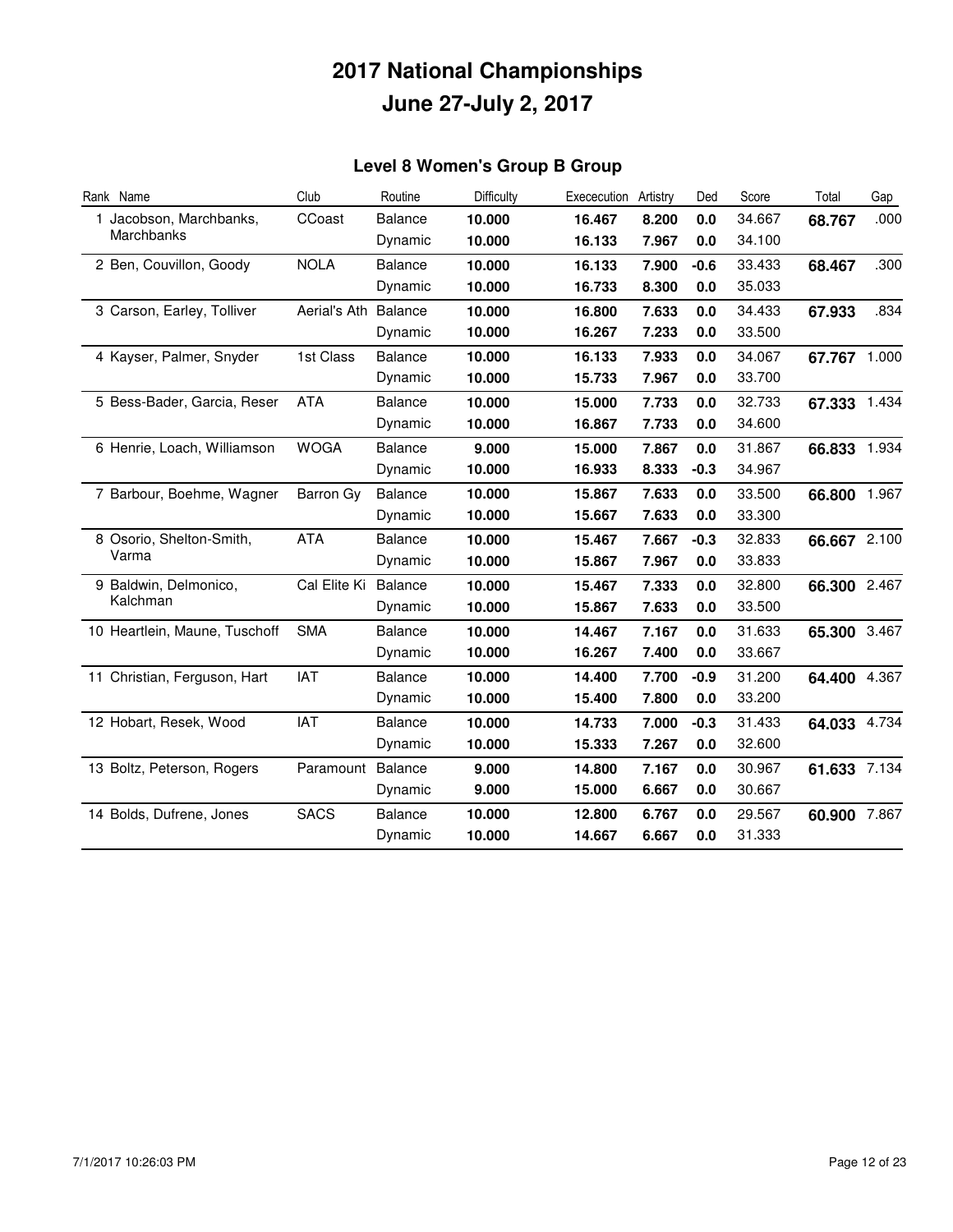### **Level 8 Women's Group A Group**

| Rank Name                      | Club               | Routine        | Difficulty | Exececution | Artistry | Ded    | Score  | Total         | Gap   |
|--------------------------------|--------------------|----------------|------------|-------------|----------|--------|--------|---------------|-------|
| 1 Bakke, Kozelsky, Moran       | <b>AGSA</b>        | <b>Balance</b> | 10.000     | 17.200      | 8.467    | $-0.3$ | 35.367 | 71.400        | .000  |
|                                |                    | Dynamic        | 10.000     | 17.333      | 8.700    | 0.0    | 36.033 |               |       |
| 2 Douglas, Lawrence,           | CCG                | <b>Balance</b> | 10.000     | 17.067      | 7.700    | 0.0    | 34.767 | 70.167 1.233  |       |
| Planchet                       |                    | Dynamic        | 10.000     | 17.200      | 8.200    | 0.0    | 35.400 |               |       |
| 3 Busarello, Colunga, Vathy    | <b>AGSA</b>        | <b>Balance</b> | 10.000     | 16.600      | 8.233    | 0.0    | 34.833 | 69.500 1.900  |       |
|                                |                    | Dynamic        | 10.000     | 16.533      | 8.133    | 0.0    | 34.667 |               |       |
| 4 Cu, Kumasaka, Stonich        | <b>WCTC</b>        | <b>Balance</b> | 10.000     | 16.800      | 7.733    | 0.0    | 34.533 | 69.100 2.300  |       |
|                                |                    | Dynamic        | 10.000     | 16.400      | 8.167    | 0.0    | 34.567 |               |       |
| 5 Lodico, McQueeny, Ross       | 1st Class          | <b>Balance</b> | 10.000     | 16.467      | 7.833    | 0.0    | 34.300 | 68.767 2.633  |       |
|                                |                    | Dynamic        | 10.000     | 16.333      | 8.133    | 0.0    | 34.467 |               |       |
| 6 Berger, Brady, Burd          | Xtreme Acr Balance |                | 10.000     | 16.200      | 7.967    | 0.0    | 34.167 | 66.833 4.567  |       |
|                                |                    | Dynamic        | 9.000      | 15.667      | 8.000    | 0.0    | 32.667 |               |       |
| 7 Allen, Herberholz, Jennings  | EAGC               | <b>Balance</b> | 10.000     | 14.800      | 7.867    | 0.0    | 32.667 | 66.767 4.633  |       |
|                                |                    | Dynamic        | 10.000     | 16.000      | 8.100    | 0.0    | 34.100 |               |       |
| 8 Dunn, Karnbach, White        | 1st Class          | <b>Balance</b> | 10.000     | 15.467      | 7.633    | 0.0    | 33.100 | 66.567 4.833  |       |
|                                |                    | Dynamic        | 10.000     | 15.667      | 7.800    | 0.0    | 33.467 |               |       |
| 9 Kimel, Shariati, Williams    | Xtreme Acr         | Balance        | 10.000     | 15.200      | 7.400    | 0.0    | 32.600 | 66.333 5.067  |       |
|                                |                    | Dynamic        | 10.000     | 15.867      | 7.867    | 0.0    | 33.733 |               |       |
| 10 Feller, Lieberman, Nealey   | Xtreme Acr         | Balance        | 10.000     | 15.067      | 7.733    | 0.0    | 32.800 | 65.900 5.500  |       |
|                                |                    | Dynamic        | 10.000     | 15.400      | 7.700    | 0.0    | 33.100 |               |       |
| 11 Castro, Lopez-Torres, Scott | 1st Class          | <b>Balance</b> | 10.000     | 15.400      | 7.367    | 0.0    | 32.767 | 65.333 6.067  |       |
|                                |                    | Dynamic        | 10.000     | 15.133      | 7.433    | 0.0    | 32.567 |               |       |
| 12 Parham, Strawn, West        | Cal Elite Ki       | <b>Balance</b> | 10.000     | 14.800      | 7.433    | 0.0    | 32.233 | 64.500        | 6.900 |
|                                |                    | Dynamic        | 10.000     | 15.333      | 7.433    | $-0.5$ | 32.267 |               |       |
| 13 Berg, Biggar, Knights       | Aspire             | <b>Balance</b> | 10.000     | 13.467      | 6.867    | $-0.2$ | 30.133 | 59.600 11.800 |       |
|                                |                    | Dynamic        | 10.000     | 12.933      | 6.733    | $-0.2$ | 29.467 |               |       |

#### **Level 8 Mixed Pair**

| Rank Name          | Club                 | Routine        | Difficulty | Exececution | Artistry | Ded | Score  | Total  | Gap  |
|--------------------|----------------------|----------------|------------|-------------|----------|-----|--------|--------|------|
| Buckshaw, Ruckert  | EAGC                 | <b>Balance</b> | 10.000     | 14.867      | 7.533    | 0.0 | 32.400 | 66.133 | .000 |
|                    |                      | Dynamic        | 10.000     | 16.267      | 7.467    | 0.0 | 33.733 |        |      |
| 2 Castillo, Seeger | Aerial's Ath Balance |                | 10.000     | 14.733      | 7.500    | 0.0 | 32.233 | 64.967 | .166 |
|                    |                      | Dynamic        | 10.000     | 15.467      | 7.267    | 0.0 | 32.733 |        |      |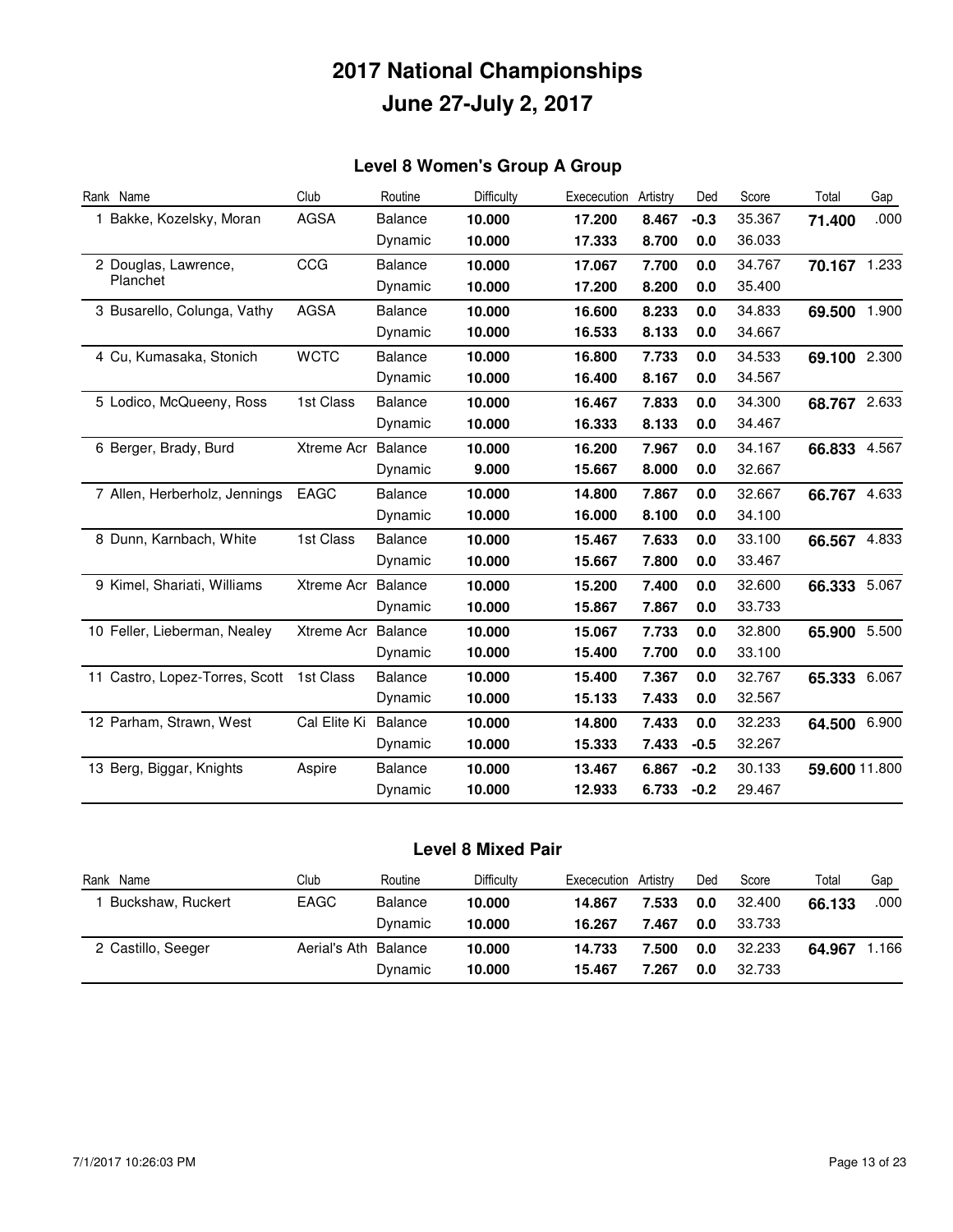### **Level 8 Women's Pair B Group**

| Rank Name              | Club                 | Routine        | Difficulty | Exececution | Artistry | Ded    | Score  | Total         | Gap  |
|------------------------|----------------------|----------------|------------|-------------|----------|--------|--------|---------------|------|
| 1 Hempel, Rhoads       | <b>WCTC</b>          | Balance        | 10.000     | 17.600      | 7.767    | 0.0    | 35.367 | 69.167        | .000 |
|                        |                      | Dynamic        | 10.000     | 16.200      | 7.600    | 0.0    | 33.800 |               |      |
| 2 Nguyen, Pirtle       | <b>GOSA</b>          | <b>Balance</b> | 10.000     | 16.867      | 7.533    | 0.0    | 34.400 | 68.167 1.000  |      |
|                        |                      | Dynamic        | 10.000     | 16.400      | 7.367    | 0.0    | 33.767 |               |      |
| 3 Aldis, Wehrmann      | <b>BGC</b>           | Balance        | 10.000     | 16.867      | 7.367    | 0.0    | 34.233 | 68.100 1.067  |      |
|                        |                      | Dynamic        | 10.000     | 16.533      | 7.333    | 0.0    | 33.867 |               |      |
| 4 Daniels, Reed        | Acro Explo           | Balance        | 10.000     | 16.333      | 7.967    | $-0.2$ | 34.100 | 68.033 1.134  |      |
|                        |                      | Dynamic        | 10.000     | 16.333      | 7.800    | $-0.2$ | 33.933 |               |      |
| 5 Gruender, Takahashi  | Paramount            | Balance        | 10.000     | 16.467      | 7.433    | 0.0    | 33.900 | 67.533 1.634  |      |
|                        |                      | Dynamic        | 10.000     | 16.267      | 7.367    | 0.0    | 33.633 |               |      |
| 5 Huizar, Rosier       | Aerial Athle Balance |                | 10.000     | 16.533      | 7.300    | 0.0    | 33.833 | 67.533 1.634  |      |
|                        |                      | Dynamic        | 10.000     | 16.800      | 6.900    | 0.0    | 33.700 |               |      |
| 7 Brode, Jernovics     | <b>OSA</b>           | Balance        | 10.000     | 16.000      | 7.167    | 0.0    | 33.167 | 65.500 3.667  |      |
|                        |                      | Dynamic        | 10.000     | 15.133      | 7.200    | 0.0    | 32.333 |               |      |
| 8 Bond, Donohue-Moll   | EAGC                 | <b>Balance</b> | 10.000     | 16.667      | 7.400    | 0.0    | 34.067 | 65.300 3.867  |      |
|                        |                      | Dynamic        | 9.000      | 15.067      | 7.167    | 0.0    | 31.233 |               |      |
| 8 Ferguson, Gniadek    | <b>IAT</b>           | Balance        | 10.000     | 14.600      | 7.100    | 0.0    | 31.700 | 65.300 3.867  |      |
|                        |                      | Dynamic        | 10.000     | 15.867      | 7.733    | 0.0    | 33.600 |               |      |
| 10 Pintane, Rueb       | M.S.G.               | <b>Balance</b> | 10.000     | 15.867      | 7.033    | $-0.5$ | 32.400 | 64.700 4.467  |      |
|                        |                      | Dynamic        | 10.000     | 15.933      | 6.567    | $-0.2$ | 32.300 |               |      |
| 11 Anderson, Otto      | <b>XAIR</b>          | <b>Balance</b> | 10.000     | 14.467      | 6.400    | $-0.8$ | 30.067 | 61.733 7.434  |      |
|                        |                      | Dynamic        | 10.000     | 15.333      | 6.833    | $-0.5$ | 31.667 |               |      |
| 12 Bajdarvanov, Carion | <b>Flip Force</b>    | Balance        | 9.000      | 14.800      | 6.867    | $-1.2$ | 29.467 | 61.033 8.134  |      |
|                        |                      | Dynamic        | 10.000     | 14.600      | 6.967    | 0.0    | 31.567 |               |      |
| 13 Heartlein, Moore    | <b>SMA</b>           | <b>Balance</b> | 10.000     | 14.533      | 7.000    | 0.0    | 31.533 | 59.967 9.200  |      |
|                        |                      | Dynamic        | 10.000     | 12.800      | 6.433    | $-0.8$ | 28.433 |               |      |
| 14 Crawford, Hamilton  | Aspire               | <b>Balance</b> | 10.000     | 13.733      | 6.867    | $-0.3$ | 30.300 | 59.700 9.467  |      |
|                        |                      | Dynamic        | 10.000     | 13.267      | 6.633    | $-0.5$ | 29.400 |               |      |
| 15 Gunter, Jones       | Spartanbur           | Balance        | 10.000     | 13.400      | 6.200    | 0.0    | 29.600 | 59.533 9.634  |      |
|                        |                      | Dynamic        | 10.000     | 13.667      | 6.767    | $-0.5$ | 29.933 |               |      |
| 16 Vail, Welch         | <b>SMA</b>           | Balance        | 10.000     | 13.667      | 6.867    | 0.0    | 30.533 | 58.667 10.500 |      |
|                        |                      | Dynamic        | 10.000     | 12.267      | 6.367    | $-0.5$ | 28.133 |               |      |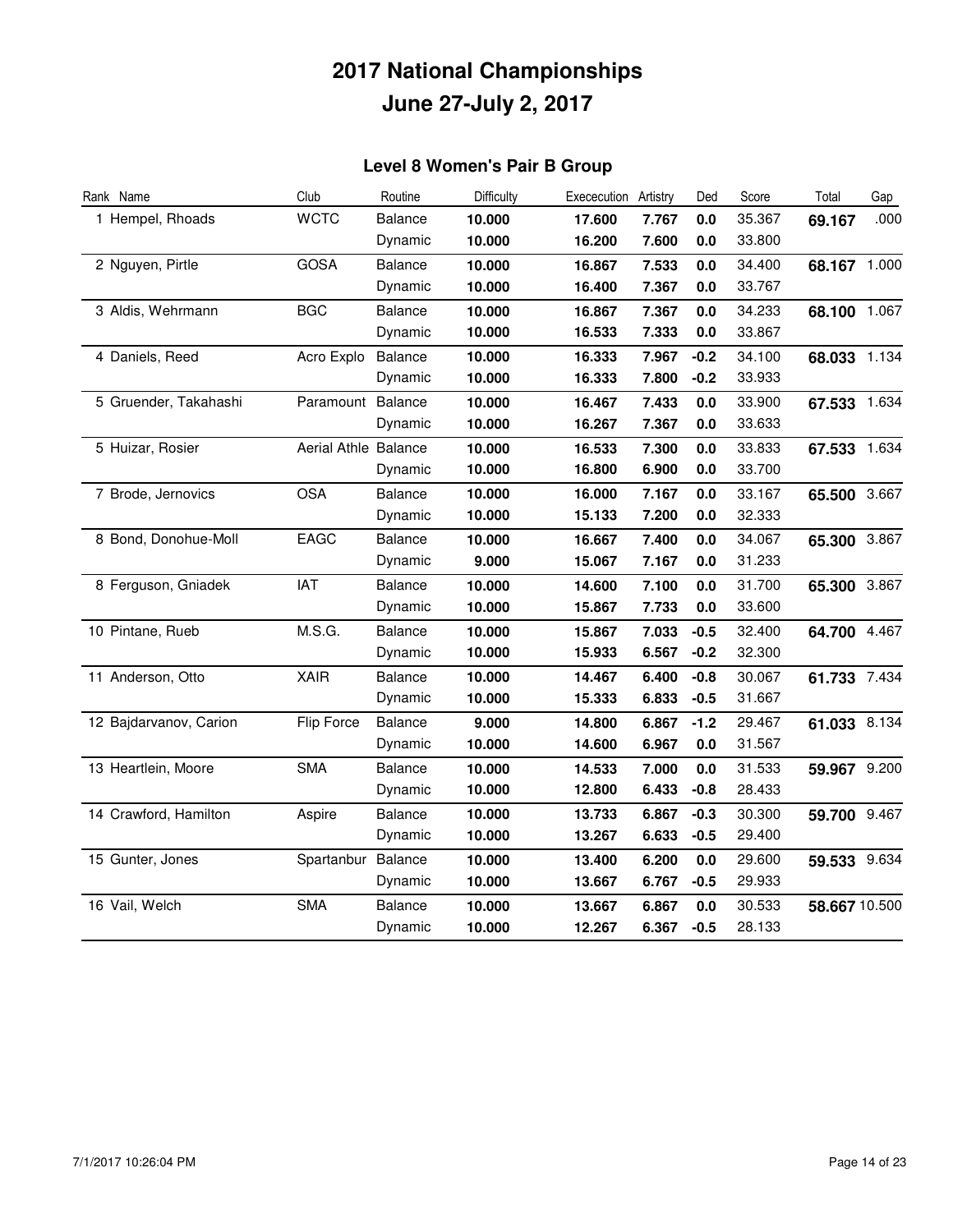### **Level 8 Women's Pair A Group**

| Rank Name             | Club                 | Routine        | Difficulty | Exececution | Artistry | Ded     | Score  | Total         | Gap   |
|-----------------------|----------------------|----------------|------------|-------------|----------|---------|--------|---------------|-------|
| 1 Srsic, Thieret      | LATA                 | Balance        | 10.000     | 17.267      | 8.033    | 0.0     | 35.300 | 68.767        | .000  |
|                       |                      | Dynamic        | 10.000     | 15.467      | 8.000    | 0.0     | 33.467 |               |       |
| 2 Glick, Sousa        | Cal Elite Ki         | <b>Balance</b> | 10.000     | 17.067      | 8.033    | $-0.7$  | 34.400 | 68.333        | .434  |
|                       |                      | Dynamic        | 10.000     | 16.467      | 7.467    | 0.0     | 33.933 |               |       |
| 3 Desantis, Long      | CCG                  | <b>Balance</b> | 10.000     | 17.467      | 7.700    | 0.0     | 35.167 | 67.700        | 1.067 |
|                       |                      | Dynamic        | 10.000     | 14.933      | 7.600    | 0.0     | 32.533 |               |       |
| 4 Lizama, Lizama      | <b>AGSA</b>          | <b>Balance</b> | 10.000     | 16.667      | 7.533    | 0.0     | 34.200 | 67.500 1.267  |       |
|                       |                      | Dynamic        | 10.000     | 15.867      | 7.433    | 0.0     | 33.300 |               |       |
| 5 Garcia, McDonald    | Aerial Athle Balance |                | 10.000     | 15.733      | 6.900    | 0.0     | 32.633 | 66.967 1.800  |       |
|                       |                      | Dynamic        | 10.000     | 17.000      | 7.333    | 0.0     | 34.333 |               |       |
| 6 Shih, Swinnen       | <b>ATA</b>           | <b>Balance</b> | 10.000     | 16.133      | 7.500    | $-0.6$  | 33.033 | 65.933 2.834  |       |
|                       |                      | Dynamic        | 10.000     | 15.200      | 7.700    | 0.0     | 32.900 |               |       |
| 7 Hart, Stinehagen    | <b>IAT</b>           | <b>Balance</b> | 10.000     | 16.200      | 7.233    | $-0.6$  | 32.833 | 65.600 3.167  |       |
|                       |                      | Dynamic        | 10.000     | 15.333      | 7.433    | 0.0     | 32.767 |               |       |
| 8 Cason, Wehmeyer     | <b>MAATT</b>         | Balance        | 10.000     | 15.067      | 7.333    | $-0.5$  | 31.900 | 65.000 3.767  |       |
|                       |                      | Dynamic        | 10.000     | 15.667      | 7.633    | $-0.2$  | 33.100 |               |       |
| 9 Harrison, Kumasaka  | <b>WCTC</b>          | <b>Balance</b> | 10.000     | 15.400      | 7.300    | 0.0     | 32.700 | 64.467 4.300  |       |
|                       |                      | Dynamic        | 10.000     | 14.267      | 7.500    | $0.0\,$ | 31.767 |               |       |
| 10 Loo, Walker        | Cal Elite Ki         | <b>Balance</b> | 10.000     | 15.467      | 7.100    | $-0.6$  | 31.967 | 63.767 5.000  |       |
|                       |                      | Dynamic        | 10.000     | 14.933      | 6.867    | 0.0     | 31.800 |               |       |
| 11 Fadin, Harmann     | CP Acro &            | <b>Balance</b> | 10.000     | 15.000      | 6.833    | $-0.3$  | 31.533 | 63.133 5.634  |       |
|                       |                      | Dynamic        | 9.000      | 16.133      | 6.467    | 0.0     | 31.600 |               |       |
| 12 Dorn, Poelking     | <b>OSA</b>           | <b>Balance</b> | 10.000     | 14.333      | 6.800    | 0.0     | 31.133 | 60.967 7.800  |       |
|                       |                      | Dynamic        | 10.000     | 13.067      | 6.767    | 0.0     | 29.833 |               |       |
| 13 Koval, Schmitt     | Acro Explo           | Balance        | 10.000     | 13.467      | 6.733    | $-0.9$  | 29.300 | 60.900 7.867  |       |
|                       |                      | Dynamic        | 10.000     | 14.467      | 7.133    | 0.0     | 31.600 |               |       |
| 14 Ibatulin, Sutton   | <b>WSG</b>           | <b>Balance</b> | 10.000     | 14.133      | 6.700    | $-0.3$  | 30.533 | 59.467 9.300  |       |
|                       |                      | Dynamic        | 9.000      | 14.133      | 6.100    | $-0.3$  | 28.933 |               |       |
| 15 Cisneros, Cisneros | Gym Beat             | <b>Balance</b> | 10.000     | 14.467      | 7.067    | $-0.6$  | 30.933 | 58.433 10.334 |       |
|                       |                      | Dynamic        | 9.000      | 12.000      | 6.500    | 0.0     | 27.500 |               |       |
| 16 Coroama, French    | <b>VWAG</b>          | <b>Balance</b> | 9.000      | 13.067      | 6.600    | $-0.6$  | 28.067 | 58.133 10.634 |       |
|                       |                      | Dynamic        | 8.000      | 15.400      | 6.667    | 0.0     | 30.067 |               |       |
| 17 Hehmeyer, Schaal   | Barron Gy            | <b>Balance</b> | 9.000      | 11.067      | 6.500    | -0.6    | 25.967 | 56.600 12.167 |       |
|                       |                      | Dynamic        | 10.000     | 14.067      | 7.067    | $-0.5$  | 30.633 |               |       |

| Level 7 Men's Group                   |        |          |            |                      |       |        |        |        |      |  |
|---------------------------------------|--------|----------|------------|----------------------|-------|--------|--------|--------|------|--|
| Rank Name                             | Club   | Routine  | Difficulty | Exececution Artistry |       | Ded    | Score  | Total  | Gap  |  |
| Kennedy, Masood,<br>Ossolodkov, Payne | Realis | Combined | 9.000      | 14.733               | 6.867 | $-0.3$ | 30.300 | 30.300 | .000 |  |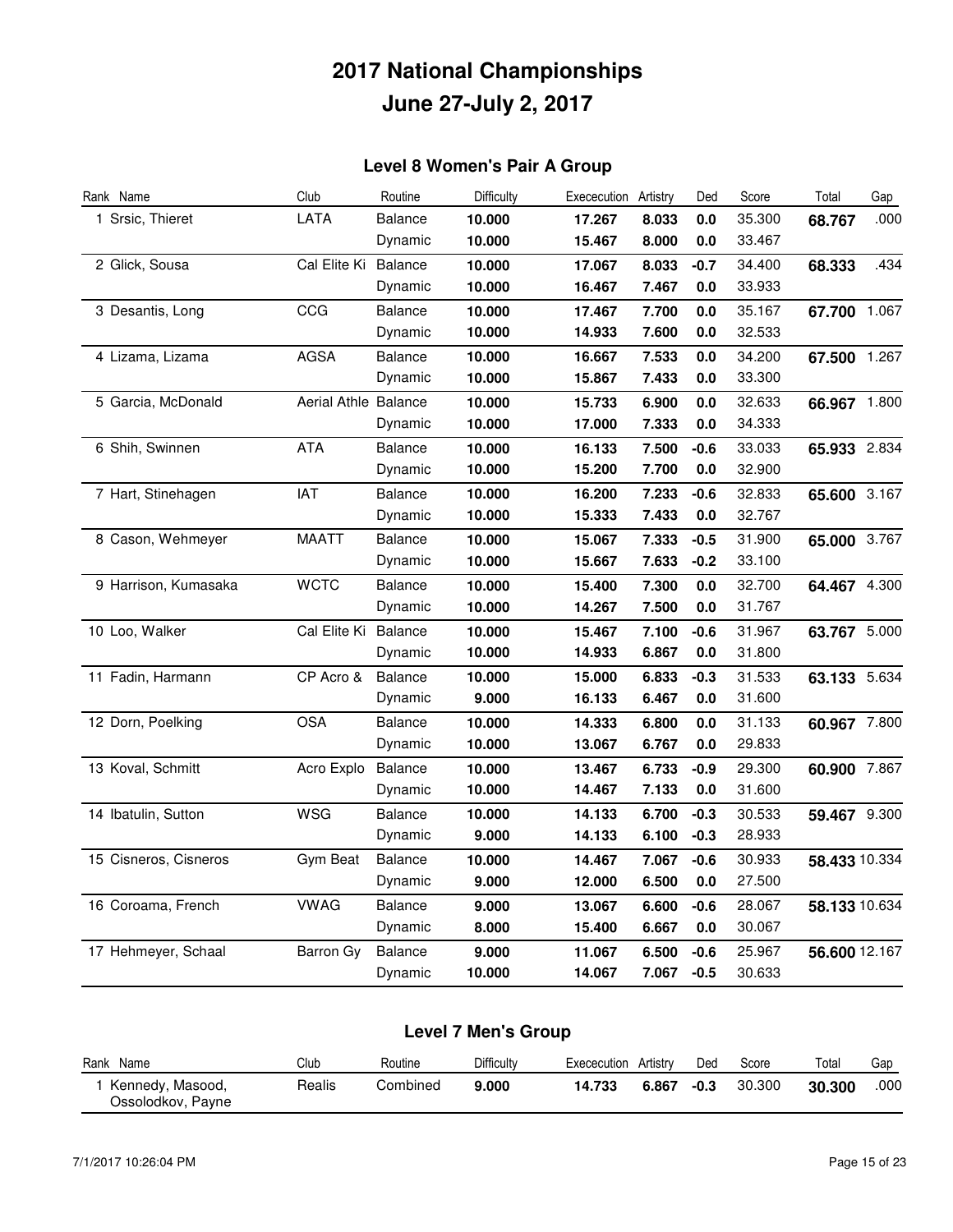### **Level 7 Women's Group B Group**

| Rank Name                        | Club                | Routine  | Difficulty | Exececution | Artistry | Ded    | Score  | Total  | Gap   |
|----------------------------------|---------------------|----------|------------|-------------|----------|--------|--------|--------|-------|
| Jackson, Whitlock,<br>Woodward   | <b>ATA</b>          | Combined | 10.000     | 16.267      | 8.167    | 0.0    | 34.433 | 34.433 | .000  |
| 2 Bluestein, French, Garcia      | Xtreme Acr          | Combined | 10.000     | 16.600      | 7.567    | 0.0    | 34.167 | 34.167 | .266  |
| 3 Felix, Gonzalez, Gupta         | ATA                 | Combined | 10.000     | 16.000      | 8.100    | 0.0    | 34.100 | 34.100 | .333  |
| 4 Galvan, McKee, Murillo         | <b>Aerial Athle</b> | Combined | 10.000     | 16.133      | 7.433    | 0.0    | 33.567 | 33.567 | .866  |
| 5 Bloomfield, Deppe, Foster      | <b>BGC</b>          | Combined | 10.000     | 15.667      | 7.867    | $-0.3$ | 33.233 | 33.233 | .200  |
| 6 O'Brien, Stanton, Trumble      | <b>IGC</b>          | Combined | 10.000     | 15.800      | 7.400    | 0.0    | 33.200 | 33.200 | 1.233 |
| 7 Cox, Garcia-Riley, Kelley      | 1st Class           | Combined | 10.000     | 15.133      | 7.400    | 0.0    | 32.533 | 32.533 | 1.900 |
| 8 Montoya, Somawardana,<br>Vela  | <b>GOSA</b>         | Combined | 10.000     | 15.333      | 7.033    | 0.0    | 32.367 | 32.367 | 2.066 |
| 9 Gniadek, Peters,<br>Stinehagen | IAT                 | Combined | 10.000     | 15.400      | 6.900    | $-0.3$ | 32.000 | 32.000 | 2.433 |
| 10 Bachman, Rindler, Steele      | Tumble U            | Combined | 10.000     | 15.200      | 6.533    | 0.0    | 31.733 | 31.733 | 2.700 |
| 11 Freeman, Klein, Saguto        | IAT                 | Combined | 10.000     | 14.933      | 6.733    | 0.0    | 31.667 | 31.667 | 2.766 |
| 12 Bertino, Bertino, Moody       | Cal Elite Ki        | Combined | 10.000     | 14.533      | 7.067    | 0.0    | 31.600 | 31.600 | 2.833 |
| 13 Ayala, Banse, Codrington      | <b>GOSA</b>         | Combined | 10.000     | 14.067      | 6.767    | 0.0    | 30.833 | 30.833 | 3.600 |
| 14 Earley, George, Ward          | Aerial's Ath        | Combined | 9.000      | 15.400      | 6.700    | $-0.3$ | 30.800 | 30.800 | 3.633 |
| 15 Beckley, Frey, Lynch          | Paramount           | Combined | 10.000     | 14.533      | 6.267    | $-0.3$ | 30.500 | 30.500 | 3.933 |
| 16 Bianucci, Dunn, Patel         | <b>SMA</b>          | Combined | 9.200      | 12.800      | 6.267    | 0.0    | 28.267 | 28.267 | 6.166 |
| Du, Herrighty, McIlwain          | Indigo              | Combined |            | Scratch     |          |        |        |        |       |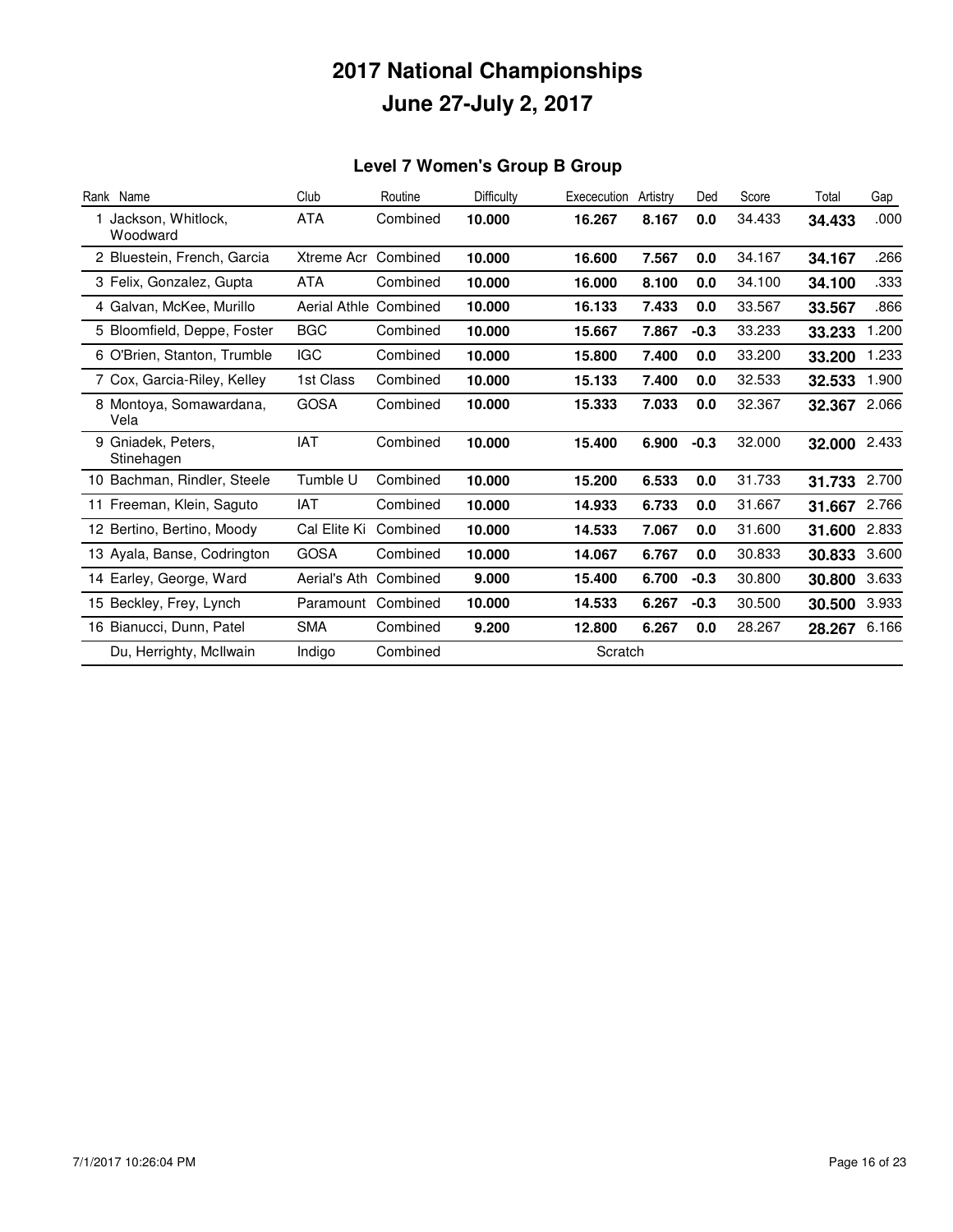### **Level 7 Women's Group A Group**

| Rank Name                                 | Club                | Routine  | Difficulty | Exececution | Artistry | Ded    | Score  | Total  | Gap   |
|-------------------------------------------|---------------------|----------|------------|-------------|----------|--------|--------|--------|-------|
| 1 Chimento, Mizgala, Murphy               | <b>NOLA</b>         | Combined | 10.000     | 16,800      | 7.667    | 0.0    | 34.467 | 34.467 | .000  |
| 2 Lacy, Nelson, Shadrick                  | EAGC                | Combined | 10.000     | 16.200      | 8.033    | 0.0    | 34.233 | 34.233 | .234  |
| 3 Bridgeman, Gomez,<br>Jenkins            | <b>BGC</b>          | Combined | 10.000     | 16.733      | 7.333    | 0.0    | 34.067 | 34.067 | .400  |
| 4 Barbrick, Brown, Kelly                  | 1st Class           | Combined | 10.000     | 15.933      | 7.500    | 0.0    | 33.433 | 33.433 | 1.034 |
| 5 Kampmann, Nelson,<br>Nemirovsky         | <b>EAGC</b>         | Combined | 10.000     | 15.667      | 7.867    | $-0.2$ | 33.333 | 33.333 | 1.134 |
| 6 Andrews, Gunn, Munoz                    | <b>AGSA</b>         | Combined | 10.000     | 16.067      | 7.533    | $-0.3$ | 33.300 | 33.300 | 1.167 |
| 7 Azar, Pasad, Yang                       | Paramount           | Combined | 10.000     | 16.133      | 6.967    | 0.0    | 33.100 | 33.100 | 1.367 |
| 8 Birdwell, Hackley, Stegner              | Acro Explo          | Combined | 10.000     | 15.333      | 6.867    | 0.0    | 32.200 | 32.200 | 2.267 |
| 9 Alexander, Perrill, Watts               | Leaps & Bo Combined |          | 10.000     | 15.067      | 7.033    | $-0.3$ | 31.800 | 31.800 | 2.667 |
| 10 Peters, Rasmussen,<br>Reynolds         | <b>MAATT</b>        | Combined | 10.000     | 14.467      | 7.167    | $-0.3$ | 31.333 | 31.333 | 3.134 |
| 11 Flackmiller, Morgan, Reed              | Acro Explo          | Combined | 10.000     | 14.133      | 7.067    | 0.0    | 31.200 | 31.200 | 3.267 |
| 12 Cozby, Crabtree, Vail                  | <b>SMA</b>          | Combined | 10.000     | 13.267      | 7.300    | $-0.3$ | 30.267 | 30.267 | 4.200 |
| 13 Bellamy, Layne, Woodruff               | Aerial's Ath        | Combined | 9.000      | 13.400      | 6.767    | $-0.6$ | 28.567 | 28.567 | 5.900 |
| 14 Koenig, Oellermann,<br><b>Phillips</b> | CP Acro &           | Combined | 9.000      | 12.333      | 6.300    | $-0.3$ | 27.333 | 27.333 | 7.134 |
| 15 Brown, Myers, Schuh                    | Barron Gy           | Combined | 8.000      | 12.667      | 6.433    | $-0.3$ | 26.800 | 26.800 | 7.667 |
| McQuerrey, Ratliff, Shahan                | NW Gym              | Combined |            | Scratch     |          |        |        |        |       |

### **Level 7 Mixed Pair**

| Name<br>Rank            | Club          | Routine             | Difficulty | Exececution | Artistry | Ded    | Score  | Total  | Gap   |
|-------------------------|---------------|---------------------|------------|-------------|----------|--------|--------|--------|-------|
| Ivey, Knoth             | <b>ATA</b>    | Combined            | 10.000     | 16.467      | 8.100    | 0.0    | 34.567 | 34.567 | .000  |
| 2 Lucho, Rodriguez      | <b>IGC</b>    | Combined            | 10.000     | 15.733      | 7.467    | 0.0    | 33,200 | 33.200 | .367  |
| 3 Denton, Keoughan      | <b>BGC</b>    | Combined            | 10.000     | 15.600      | 7.233    | 0.0    | 32.833 | 32,833 | 1.734 |
| 4 Mann, Mitchell        | <b>SSYMCA</b> | Combined            | 10.000     | 15.533      | 6.333    | $-0.2$ | 31.667 | 31.667 | 2.900 |
| 5 Rust. Theis           | <b>BGC</b>    | Combined            | 10.000     | 14.533      | 6.533    | 0.0    | 31.067 | 31.067 | 3.500 |
| 6 Aucoin, Fullerton     |               | Leaps & Bo Combined | 10.000     | 13.667      | 6.700    | $-1.2$ | 29.167 | 29.167 | 5.400 |
| 7 Crabtree, Vonder Haar | <b>SMA</b>    | Combined            | 10.000     | 12.533      | 6.400    | $-0.3$ | 28.633 | 28.633 | 5.934 |

| <b>Level 7 Men's Pair</b> |  |  |
|---------------------------|--|--|
|---------------------------|--|--|

| Rank<br>Name     | Club   | Routine  | Difficulty | Exececution | Artistry | Ded    | Score  | Total  | Gap  |
|------------------|--------|----------|------------|-------------|----------|--------|--------|--------|------|
| Slaven, Thompson | SSYMCA | Combined | 9.600      | 15.067      | 5.967    | $-0.5$ | 30.133 | 30.133 | .000 |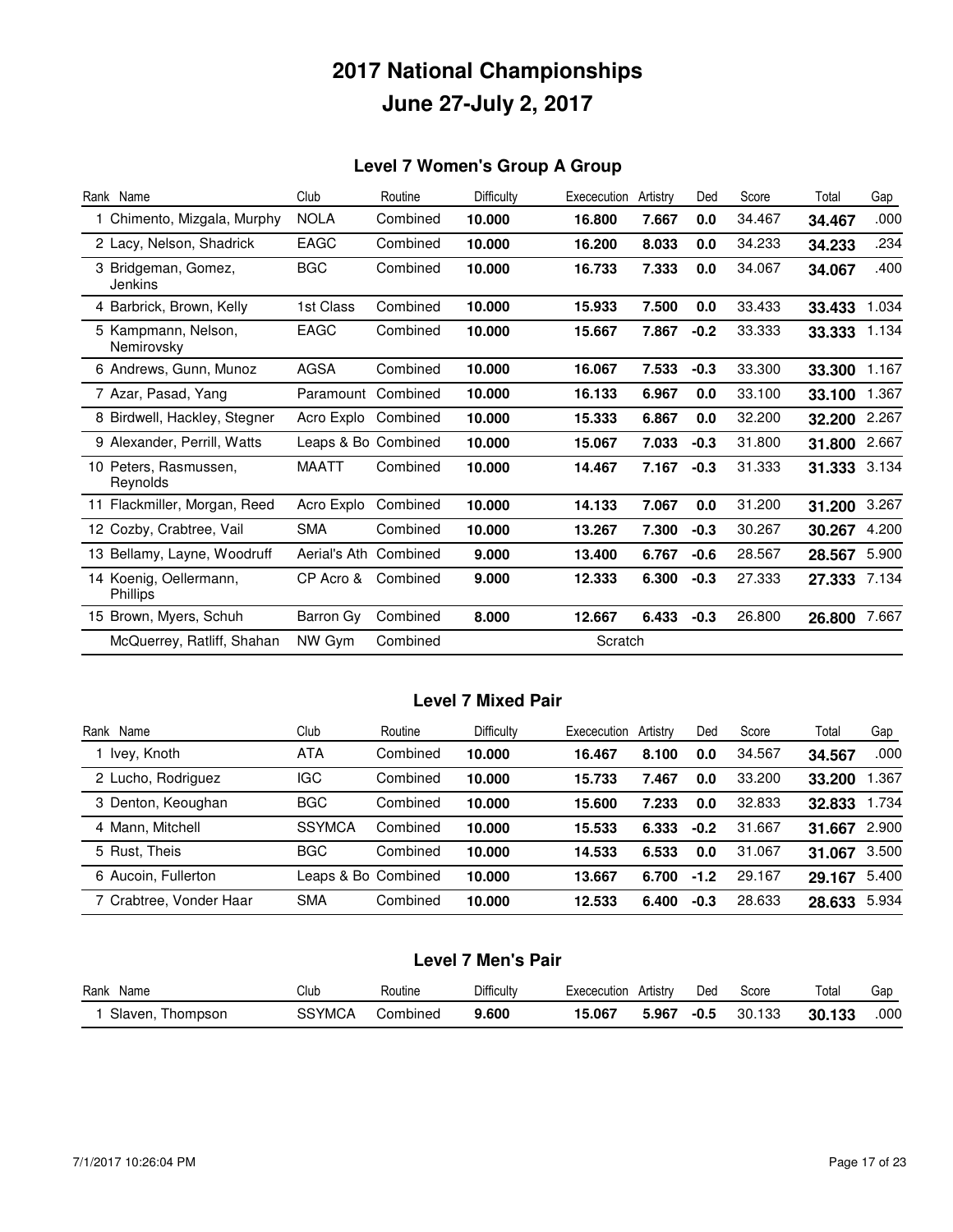### **Level 7 Women's Pair D Group**

| Rank Name                  | Club          | Routine  | Difficulty | Exececution | Artistry | Ded    | Score  | Total  | Gap   |
|----------------------------|---------------|----------|------------|-------------|----------|--------|--------|--------|-------|
| 1 Corbett, Jackson-Kimball | <b>WCTC</b>   | Combined | 10.000     | 16.733      | 8.167    | $-0.1$ | 34.800 | 34.800 | .000  |
| 2 Christian, Peters        | IAT           | Combined | 10.000     | 15.600      | 8.200    | 0.0    | 33.800 | 33.800 | 1.000 |
| 3 Bruner, Sedlak           | <b>BGC</b>    | Combined | 10.000     | 15.933      | 7.467    | 0.0    | 33.400 | 33.400 | 1.400 |
| 4 Collazo, Lehmann         | <b>BGC</b>    | Combined | 10.000     | 15.533      | 7.800    | 0.0    | 33.333 | 33.333 | 1.467 |
| 5 Jasso, Oakes             | AGSA          | Combined | 9.600      | 15.667      | 7.500    | 0.0    | 32.767 | 32.767 | 2.033 |
| 6 Beckley, Boltz           | Paramount     | Combined | 10.000     | 14.533      | 6.667    | 0.0    | 31.200 | 31.200 | 3.600 |
| 7 McIntyre, Vasylieva      | <b>IGC</b>    | Combined | 10.000     | 13.333      | 7.233    | 0.0    | 30.567 | 30.567 | 4.233 |
| 8 Maenle, Zied             | <b>OSA</b>    | Combined | 9.600      | 14.267      | 5.800    | 0.0    | 29.667 | 29.667 | 5.133 |
| 9 Appelhans, Neathery      | Acro Explo    | Combined | 10.000     | 12.267      | 6.167    | $-0.3$ | 28.133 | 28.133 | 6.667 |
| 10 Barker, Pelfrey         | OSA           | Combined | 9.200      | 13.000      | 5.767    | 0.0    | 27.967 | 27.967 | 6.833 |
| 11 Castle, Hoying          | <b>SSYMCA</b> | Combined | 9.600      | 10.600      | 5.700    | $-0.3$ | 25.600 | 25.600 | 9.200 |
| Bellare, Maybee            | Flip Force    | Combined |            | Scratch     |          |        |        |        |       |

#### **Level 7 Women's Pair C Group**

| Rank Name                | Club          | Routine  | Difficulty | Exececution | Artistry | Ded    | Score  | Total  | Gap   |
|--------------------------|---------------|----------|------------|-------------|----------|--------|--------|--------|-------|
| 1 Levin, Siems           | CCoast        | Combined | 10.000     | 17.133      | 8.367    | $-0.3$ | 35,200 | 35.200 | .000  |
| 2 Gruszka, Solomon       | <b>WCTC</b>   | Combined | 10.000     | 16.867      | 7.967    | 0.0    | 34.833 | 34.833 | .367  |
| 3 Shariati, Wang         | Xtreme Acr    | Combined | 10.000     | 16.133      | 7.833    | 0.0    | 33.967 | 33.967 | 1.233 |
| 4 Brichacek, Schulsinger | Xtreme Acr    | Combined | 10.000     | 15.933      | 7.333    | 0.0    | 33.267 | 33.267 | 1.933 |
| 5 Jennings, Rosenberg    | <b>EAGC</b>   | Combined | 10.000     | 15.267      | 7.467    | 0.0    | 32.733 | 32.733 | 2.467 |
| 6 Hunt, Hunt             | 1st Class     | Combined | 10.000     | 14.867      | 7.267    | 0.0    | 32.133 | 32.133 | 3.067 |
| 7 Coleman, Wise          | Singularity   | Combined | 10.000     | 15.067      | 6.967    | 0.0    | 32.033 | 32.033 | 3.167 |
| 8 Terrill, Tipton        | MAATT         | Combined | 10.000     | 14.933      | 6.767    | -0.3   | 31.400 | 31.400 | 3.800 |
| 9 Frey, Rogers           | Paramount     | Combined | 9.600      | 13.733      | 6.633    | 0.0    | 29.967 | 29.967 | 5.233 |
| 10 Douglas, Lawhorn      | <b>SSYMCA</b> | Combined | 9.600      | 13.400      | 6.300    | 0.0    | 29,300 | 29.300 | 5.900 |
| 11 Kelley, Scott         | 1st Class     | Combined | 10.000     | 12.200      | 6.900    | 0.0    | 29.100 | 29.100 | 6.100 |
| 12 Bachman, Rindler      | Tumble U      | Combined | 10.000     | 13.600      | 6.167    | $-0.9$ | 28.867 | 28.867 | 6.333 |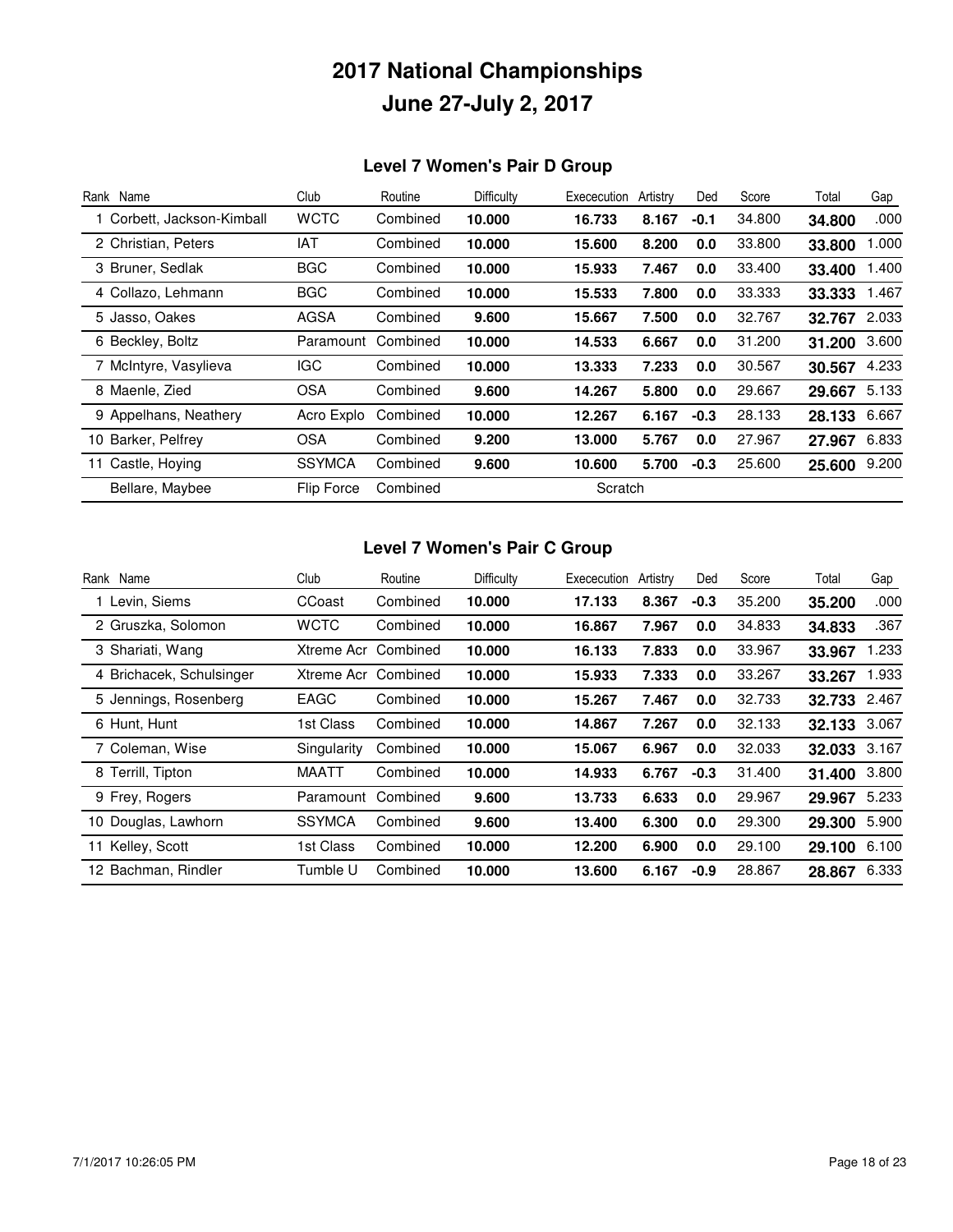### **Level 7 Women's Pair B Group**

| Rank Name            | Club                | Routine  | Difficulty | Exececution | Artistry | Ded    | Score  | Total  | Gap   |
|----------------------|---------------------|----------|------------|-------------|----------|--------|--------|--------|-------|
| 1 High, Miller       | <b>WOGA</b>         | Combined | 10.000     | 17.533      | 8.233    | 0.0    | 35.767 | 35.767 | .000  |
| 2 Frederick, Tunc    | Legacy              | Combined | 10.000     | 17.067      | 8.200    | 0.0    | 35.267 | 35.267 | .500  |
| 3 Darst, Kent        | <b>WOGA</b>         | Combined | 10.000     | 17.067      | 7.967    | 0.0    | 35.033 | 35.033 | .734  |
| 4 Jenson, Sprague    | <b>AGSA</b>         | Combined | 10.000     | 16.333      | 7.533    | 0.0    | 33.867 | 33.867 | 1.900 |
| 5 Baughman, Kampmann | <b>EAGC</b>         | Combined | 10.000     | 15.467      | 7.967    | 0.0    | 33.433 | 33.433 | 2.334 |
| 6 Koch, Martinez     | <b>Aerial Athle</b> | Combined | 10.000     | 15.800      | 7.100    | 0.0    | 32.900 | 32.900 | 2.867 |
| 7 Nosenchuck, Sosa   | Empire              | Combined | 10.000     | 15.067      | 7.233    | 0.0    | 32,300 | 32.300 | 3.467 |
| 8 Alvarez, Flores    | <b>Flip Force</b>   | Combined | 9.600      | 15.867      | 6.667    | $-0.3$ | 31.833 | 31.833 | 3.934 |
| 9 Crabtree, Maune    | <b>SMA</b>          | Combined | 10.000     | 14.067      | 7.700    | 0.0    | 31.767 | 31.767 | 4.000 |
| 10 Branson, Echols   | <b>MAATT</b>        | Combined | 10.000     | 14.000      | 7.100    | $-0.5$ | 30.600 | 30.600 | 5.167 |
| 11 Addison, Prasad   | Aspire              | Combined | 10.000     | 14.400      | 5.933    | $-0.3$ | 30.033 | 30.033 | 5.734 |
| 12 Klein, Smith      | IAT                 | Combined | 10.000     | 13.667      | 5.833    | $-0.2$ | 29,300 | 29.300 | 6.467 |

#### **Level 7 Women's Pair A Group**

| Rank Name                | Club         | Routine  | Difficulty | Exececution | Artistry | Ded    | Score  | Total  | Gap   |
|--------------------------|--------------|----------|------------|-------------|----------|--------|--------|--------|-------|
| Broadley, Plummer        | <b>AGSA</b>  | Combined | 10.000     | 16.933      | 7.900    | $-0.3$ | 34.533 | 34.533 | .000  |
| 2 Pena, Taylor           | ATA          | Combined | 10.000     | 16.133      | 7.367    | 0.0    | 33.500 | 33.500 | 1.033 |
| 3 Zhang, Zhang           | Paramount    | Combined | 10.000     | 15.867      | 6.967    | $-0.1$ | 32.733 | 32.733 | 1.800 |
| 4 Kalavade, Navarro-Pena | Paramount    | Combined | 10.000     | 15.933      | 6.967    | $-0.3$ | 32,600 | 32.600 | 1.933 |
| 5 Monsted, Wuttke        | <b>NOLA</b>  | Combined | 10.000     | 14.200      | 7.233    | 0.0    | 31.433 | 31.433 | 3.100 |
| 6 Cozby, Patel           | <b>SMA</b>   | Combined | 10.000     | 14.400      | 6.733    | 0.0    | 31.133 | 31.133 | 3.400 |
| 7 Bellamy, Woodruff      | Aerial's Ath | Combined | 10.000     | 14.133      | 6.367    | 0.0    | 30.500 | 30.500 | 4.033 |
| 8 Dupard, Mills          | <b>SACS</b>  | Combined | 10.000     | 13.867      | 6.667    | $-0.3$ | 30.233 | 30.233 | 4.300 |
| 9 Flackmiller, Tanner    | Acro Explo   | Combined | 9.600      | 13.400      | 6.767    | 0.0    | 29.767 | 29.767 | 4.766 |
| 10 Blake, Dorn           | <b>OSA</b>   | Combined | 9.600      | 13.667      | 6.333    | 0.0    | 29,600 | 29.600 | 4.933 |
| Earley, Weaver           | Aerial's Ath | Combined | 10.000     | 12.600      | 6.633    | $-0.3$ | 28.933 | 28.933 | 5.600 |
| 12 Briggs, Phillips      | CP Acro &    | Combined | 10.000     | 11.933      | 6.567    | 0.0    | 28,500 | 28,500 | 6.033 |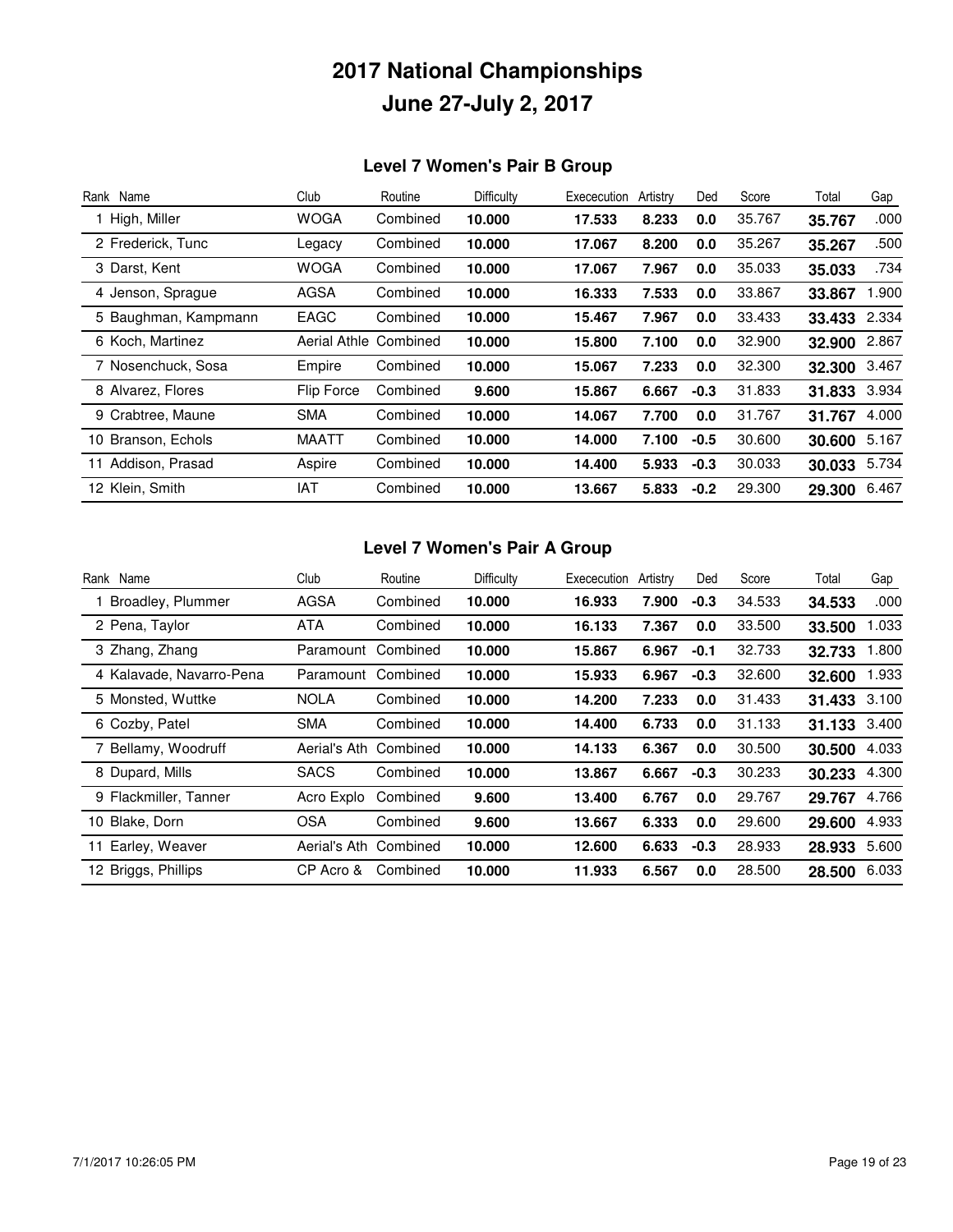### **Level 6 Women's Group B Group**

| Rank Name                            | Club         | Routine  | Difficulty | Exececution | Artistry | Ded    | Score  | Total  | Gap   |
|--------------------------------------|--------------|----------|------------|-------------|----------|--------|--------|--------|-------|
| Bergstrom, Meneses, Ngar             | <b>ATA</b>   | Combined | 10.000     | 17.467      | 0.000    | 0.0    | 27.467 | 27.467 | .000  |
| 2 Elliott, Feuerstein, Milde         | Legacy       | Combined | 10.000     | 17.533      | 0.000    | $-0.2$ | 27.333 | 27.333 | .134  |
| 3 Stevenson, Tripathi, Wang          | Xtreme Acr   | Combined | 10.000     | 16.800      | 0.000    | 0.0    | 26,800 | 26.800 | .667  |
| 4 Newberg, Ni, Patibanda             | ATA          | Combined | 10.000     | 16.267      | 0.000    | 0.0    | 26.267 | 26.267 | 1.200 |
| 5 Cortez, Falcon, Ponomarev          | <b>GOSA</b>  | Combined | 10.000     | 16.067      | 0.000    | 0.0    | 26.067 | 26.067 | 1.400 |
| 6 DeLeon, Hasteer, Pallikala         | <b>ATA</b>   | Combined | 10.000     | 15.533      | 0.000    | 0.0    | 25.533 | 25.533 | 1.934 |
| 7 Buessing, Constan, Tusko           | Cal Elite Ki | Combined | 10.000     | 15.400      | 0.000    | 0.0    | 25.400 | 25.400 | 2.067 |
| 8 Barnowski, Bonfils, Leach          | LATA         | Combined | 10.000     | 15.200      | 0.000    | 0.0    | 25,200 | 25.200 | 2.267 |
| 9 Jernovics, McCoy, Zied             | <b>OSA</b>   | Combined | 10.000     | 14.867      | 0.000    | $-0.2$ | 24.667 | 24.667 | 2.800 |
| 10 Amir, Liddle, Perez               | Aspire       | Combined | 10.000     | 14.467      | 0.000    | 0.0    | 24.467 | 24.467 | 3.000 |
| Heffernan, Leach,<br>11<br>Rosenhaft | LATA         | Combined | 10.000     | 14.200      | 0.000    | 0.0    | 24.200 | 24.200 | 3.267 |
| 12 Crider, Dunn, Moore               | <b>SMA</b>   | Combined | 10.000     | 13.867      | 0.000    | 0.0    | 23.867 | 23.867 | 3.600 |

### **Level 6 Women's Group A Group**

| Rank Name                         | Club                 | Routine  | Difficulty | Exececution | Artistry | Ded    | Score  | Total  | Gap   |
|-----------------------------------|----------------------|----------|------------|-------------|----------|--------|--------|--------|-------|
| Deputy, Rivers, Sarina            | 1st Class            | Combined | 10.000     | 16.400      | 0.000    | 0.0    | 26.400 | 26.400 | .000  |
| 2 Brungart, Sanchez, Yun          | Xtreme Acr           | Combined | 10.000     | 16.200      | 0.000    | 0.0    | 26,200 | 26.200 | .200  |
| 3 Hagedorn, Schmitt, Tanner       | Acro Explo           | Combined | 10.000     | 16.067      | 0.000    | 0.0    | 26.067 | 26.067 | .333  |
| 4 Frey, Grabowski, Peller         | <b>XAIR</b>          | Combined | 10.000     | 15.733      | 0.000    | 0.0    | 25.733 | 25.733 | .667  |
| 5 Feldhaus, Jordan, Moyer         | Aerial's Ath         | Combined | 10.000     | 14.733      | 0.000    | 0.0    | 24.733 | 24.733 | 1.667 |
| 6 Dukes, Squire, Strider          | Aerial's Ath         | Combined | 10.000     | 14.467      | 0.000    | 0.0    | 24.467 | 24.467 | 1.933 |
| 7 Bobrova, Camarillo,<br>Kaminska | Paramount Combined   |          | 10.000     | 14.200      | 0.000    | 0.0    | 24.200 | 24.200 | 2.200 |
| 8 Bergeron, Ducote, Ogden         | <b>NOLA</b>          | Combined | 9.600      | 14.600      | 0.000    | $-0.3$ | 23.900 | 23.900 | 2.500 |
| 9 Farrell, Fogt, Freese           | Tumble U             | Combined | 9.000      | 14.800      | 0.000    | 0.0    | 23,800 | 23,800 | 2.600 |
| 10 Knecht, Weaver, Wilt           | Aerial's Ath         | Combined | 10.000     | 13.400      | 0.000    | $-0.3$ | 23.100 | 23.100 | 3.300 |
| Blouin, Collins, Guillaume<br>11  | Acrobats In Combined |          | 9.000      | 13.200      | 0.000    | 0.0    | 22,200 | 22.200 | 4.200 |
| 12 Holdman, Johnson,<br>Roesslet  | Singularity          | Combined | 10.000     | 12.000      | 0.000    | 0.0    | 22,000 | 22,000 | 4.400 |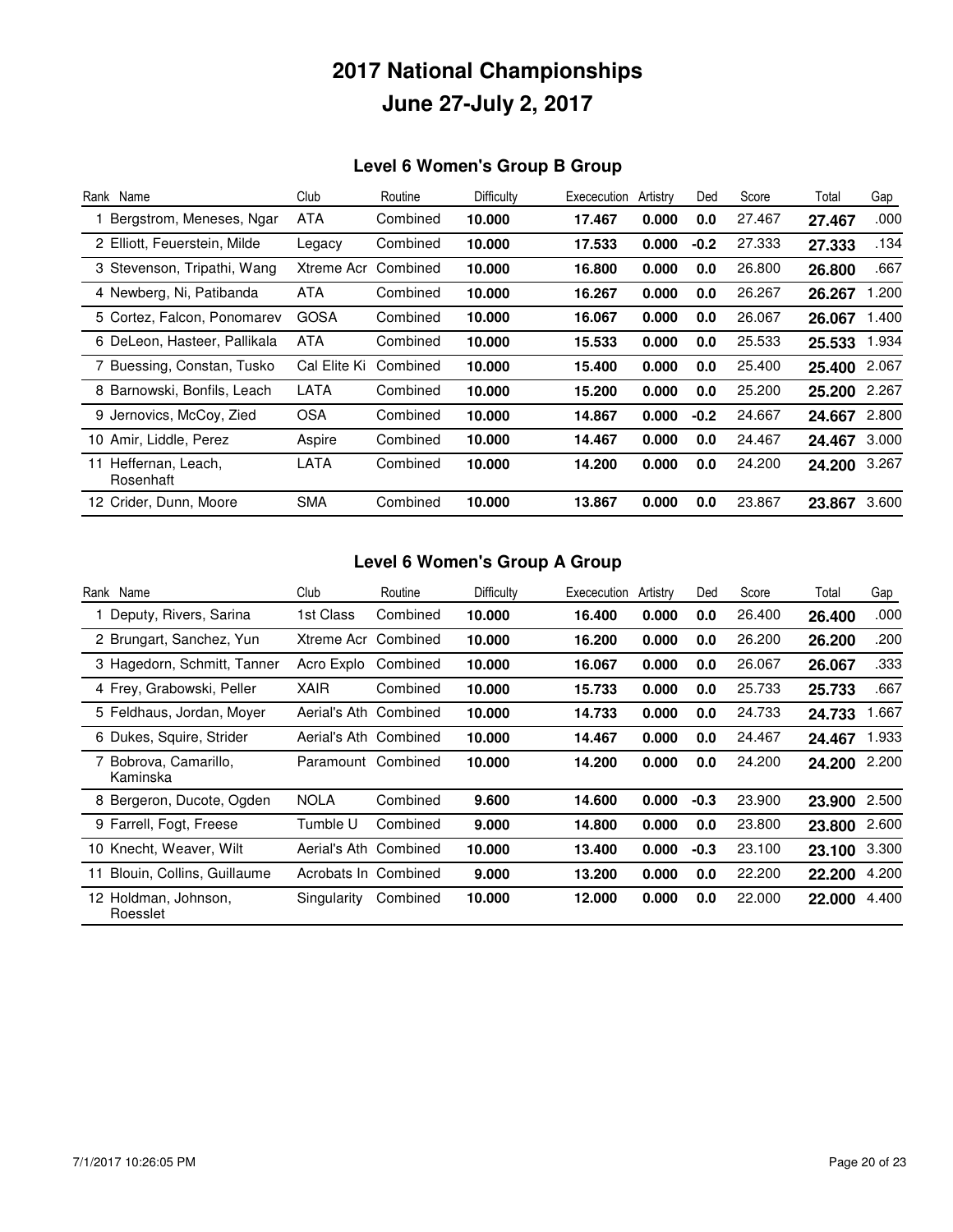#### **Level 6 Mixed Pair**

| Rank Name            | Club          | Routine               | Difficulty | Exececution | Artistry | Ded    | Score  | Total  | Gap   |
|----------------------|---------------|-----------------------|------------|-------------|----------|--------|--------|--------|-------|
| Kipp, Sedlak         | <b>BGC</b>    | Combined              | 10.000     | 16.467      | 0.000    | 0.0    | 26.467 | 26.467 | .000  |
| 2 Huizar, Kitchens   |               | Aerial Athle Combined | 10.000     | 16.400      | 0.000    | 0.0    | 26.400 | 26.400 | .067  |
| 3 Campiso, Thieneman | <b>NOLA</b>   | Combined              | 10.000     | 15.867      | 0.000    | 0.0    | 25.867 | 25.867 | .600  |
| 4 Tennis, Wise       | Singularity   | Combined              | 10.000     | 15.600      | 0.000    | 0.0    | 25.600 | 25.600 | .867  |
| 5 Thompson, Werling  | <b>SSYMCA</b> | Combined              | 10.000     | 14.133      | 0.000    | $-0.5$ | 23.633 | 23.633 | 2.834 |
| 6 Ratliff, Van Dusen | NW Gvm        | Combined              | 9.000      | 14.400      | 0.000    | 0.0    | 23,400 | 23.400 | 3.067 |
| 7 Sandrini, Valkin   | Paramount     | Combined              | 10.000     | 13.267      | 0.000    | $-0.3$ | 22.967 | 22.967 | 3.500 |
| 8 Echols, Rasmussen  | MAATT         | Combined              | 10.000     | 12.667      | 0.000    | 0.0    | 22.667 | 22.667 | 3.800 |

#### **Level 6 Men's Pair**

| Rank<br>Name                | Club | Routine  | Difficulty | Exececution | Artistrv | Ded | Score  | Total         | Gac  |
|-----------------------------|------|----------|------------|-------------|----------|-----|--------|---------------|------|
| Vonder Haar<br>Vonder Haar, | SMA  | Combined | 10.000     | 3.000       | 0.000    | 0.0 | 23.000 | <b>23.000</b> | .000 |

#### **Level 6 Women's Pair D Group**

| Rank Name               | Club                  | Routine  | Difficulty | Exececution | Artistry | Ded    | Score  | Total  | Gap   |
|-------------------------|-----------------------|----------|------------|-------------|----------|--------|--------|--------|-------|
| 1 Harris, Tripathi      | Xtreme Acr            | Combined | 10.000     | 17.467      | 0.000    | $-0.3$ | 27.167 | 27.167 | .000  |
| 2 Saunders, Stern       | 1st Class             | Combined | 10.000     | 16.867      | 0.000    | 0.0    | 26.867 | 26.867 | .300  |
| 3 Bheemaiah, Hardikar   | Paramount             | Combined | 10.000     | 15.467      | 0.000    | $-0.2$ | 25.267 | 25.267 | 1.900 |
| 4 Bianucci, Dunn        | <b>SMA</b>            | Combined | 10.000     | 15.400      | 0.000    | $-0.2$ | 25,200 | 25.200 | 1.967 |
| 5 Akridge, Jefferson    | Love Gymn Combined    |          | 10.000     | 15.000      | 0.000    | 0.0    | 25,000 | 25.000 | 2.167 |
| 6 Gibson, Wagner        | Flip Force            | Combined | 10.000     | 15.200      | 0.000    | $-0.3$ | 24.900 | 24.900 | 2.267 |
| 7 Perry, Williams       | <b>GOSA</b>           | Combined | 10.000     | 14.867      | 0.000    | $-0.3$ | 24.567 | 24.567 | 2.600 |
| 8 Giacoletti, Meister   | Cal Elite Ki          | Combined | 10.000     | 14.533      | 0.000    | 0.0    | 24.533 | 24.533 | 2.634 |
| 9 Rowe, York            | <b>SSYMCA</b>         | Combined | 10.000     | 14.000      | 0.000    | 0.0    | 24.000 | 24.000 | 3.167 |
| 10 Drake, Perez         | Aspire                | Combined | 10.000     | 13.667      | 0.000    | 0.0    | 23.667 | 23.667 | 3.500 |
| O'Connell, Steele<br>11 | Tumble U              | Combined | 10.000     | 14.400      | 0.000    | $-1.1$ | 23,300 | 23.300 | 3.867 |
| Cavazos, Westbrook      | Aerial Athle Combined |          |            | Scratch     |          |        |        |        |       |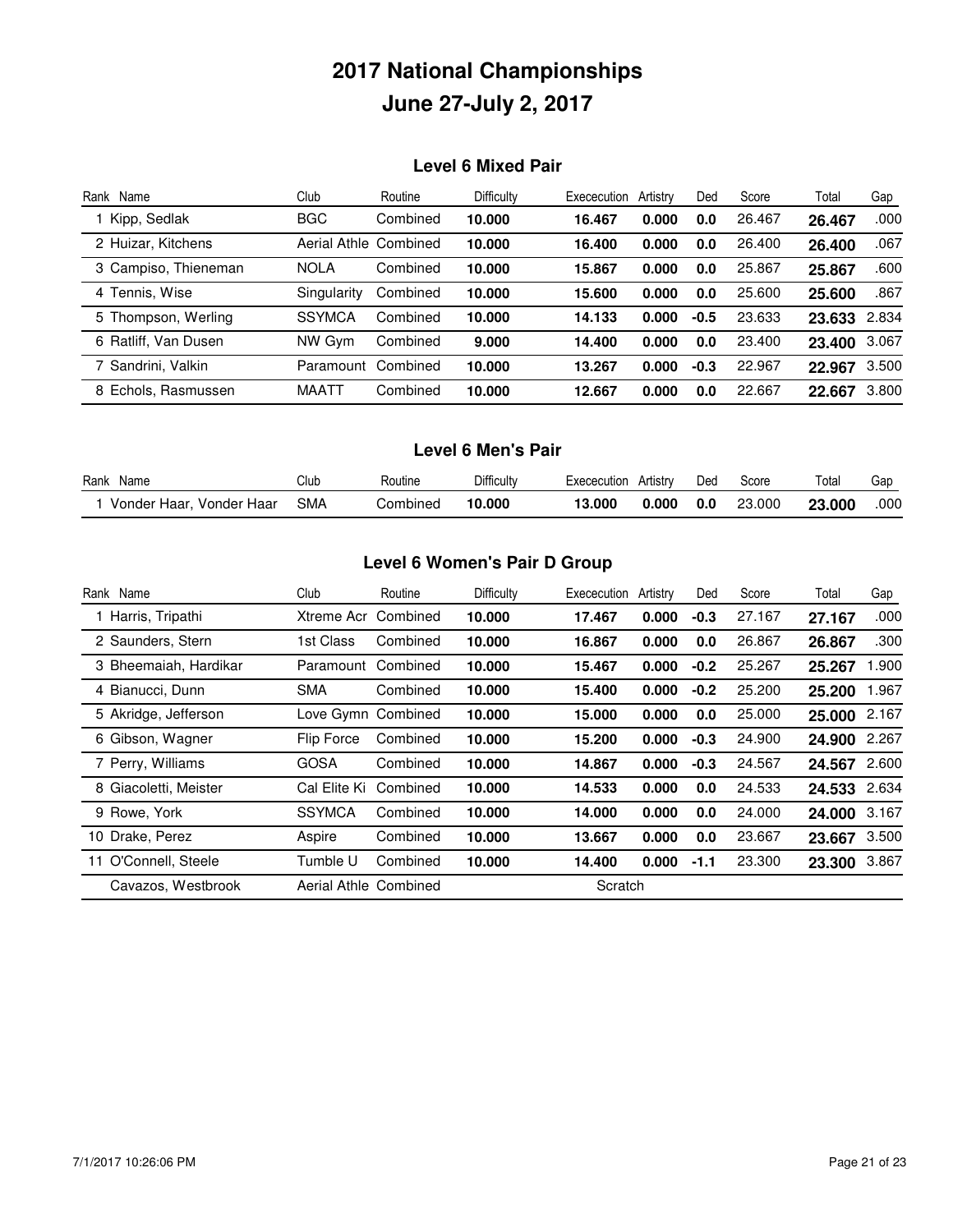### **Level 6 Women's Pair C Group**

| Rank Name            | Club                  | Routine  | Difficulty | Exececution | Artistry | Ded    | Score  | Total  | Gap   |
|----------------------|-----------------------|----------|------------|-------------|----------|--------|--------|--------|-------|
| Burd, Johnson        | Xtreme Acr Combined   |          | 10.000     | 17.133      | 0.000    | 0.0    | 27.133 | 27.133 | .000  |
| 2 Vergnetti, Wang    | Xtreme Acr Combined   |          | 10.000     | 16.733      | 0.000    | 0.0    | 26.733 | 26.733 | .400  |
| 3 Hackley, Stegner   | Acro Explo            | Combined | 10.000     | 16.600      | 0.000    | 0.0    | 26,600 | 26.600 | .533  |
| 4 Tripathi, Yun      | Xtreme Acr Combined   |          | 10.000     | 16.533      | 0.000    | $-0.1$ | 26.433 | 26.433 | .700  |
| 5 Grabowski, Zullo   | <b>XAIR</b>           | Combined | 10.000     | 16.133      | 0.000    | 0.0    | 26.133 | 26.133 | 1.000 |
| 6 Khanna, Reyes      | <b>ATA</b>            | Combined | 9.600      | 16.267      | 0.000    | $-0.2$ | 25.667 | 25.667 | 1.466 |
| 7 Brewer, Snowling   | Xtreme Acr            | Combined | 10.000     | 15.600      | 0.000    | 0.0    | 25,600 | 25.600 | 1.533 |
| 8 Chergey, Heinrichs | Cal Elite Ki Combined |          | 10.000     | 15.333      | 0.000    | 0.0    | 25.333 | 25.333 | 1.800 |
| 9 Lynch, Rivera      | Paramount             | Combined | 10.000     | 14.800      | 0.000    | 0.0    | 24.800 | 24.800 | 2.333 |
| 10 George, Ward      | Aerial's Ath Combined |          | 10.000     | 14.667      | 0.000    | 0.0    | 24.667 | 24.667 | 2.466 |
| Valencia, Wiley      | <b>WCTC</b>           | Combined |            | Scratch     |          |        |        |        |       |
| Bush, Holbrook       | XAIR                  | Combined |            | Scratch     |          |        |        |        |       |

#### **Level 6 Women's Pair B Group**

| Rank Name            | Club         | Routine               | Difficulty | Exececution | Artistry | Ded    | Score  | Total  | Gap   |
|----------------------|--------------|-----------------------|------------|-------------|----------|--------|--------|--------|-------|
| 1 Craven, Sparkman   | <b>BGC</b>   | Combined              | 10.000     | 17.667      | 0.000    | 0.0    | 27.667 | 27.667 | .000  |
| 2 Flath, Velazquez   |              | Aerial Athle Combined | 10,000     | 17.133      | 0.000    | $-0.3$ | 26.833 | 26.833 | .834  |
| 3 Shivers, Shivers   | <b>GOSA</b>  | Combined              | 10.000     | 15.200      | 0.000    | $-0.2$ | 25,000 | 25.000 | 2.667 |
| 4 Barnowski, Leach   | LATA         | Combined              | 10.000     | 14.800      | 0.000    | 0.0    | 24.800 | 24.800 | 2.867 |
| 5 Lewis, Rojas       | CCoast       | Combined              | 10,000     | 14.667      | 0.000    | 0.0    | 24.667 | 24.667 | 3.000 |
| 6 Anderson, Preston  | WSG          | Combined              | 10.000     | 14.667      | 0.000    | $-0.3$ | 24.367 | 24.367 | 3.300 |
| 7 Perez, Potwin      | ATA          | Combined              | 10.000     | 14.067      | 0.000    | 0.0    | 24.067 | 24.067 | 3.600 |
| 8 Leach, Rosenhaft   | LATA         | Combined              | 9.600      | 14.200      | 0.000    | 0.0    | 23.800 | 23.800 | 3.867 |
| 9 Allen, Kelly       | NW Gym       | Combined              | 10.000     | 13.533      | 0.000    | 0.0    | 23.533 | 23.533 | 4.134 |
| 10 Fogt, Freese      | Tumble U     | Combined              | 10,000     | 13.267      | 0.000    | 0.0    | 23.267 | 23.267 | 4.400 |
| Strider, Wilt<br>11  | Aerial's Ath | Combined              | 10,000     | 12.600      | 0.000    | 0.0    | 22.600 | 22.600 | 5.067 |
| Englehardt, Phillips | NOLA         | Combined              |            | Scratch     |          |        |        |        |       |